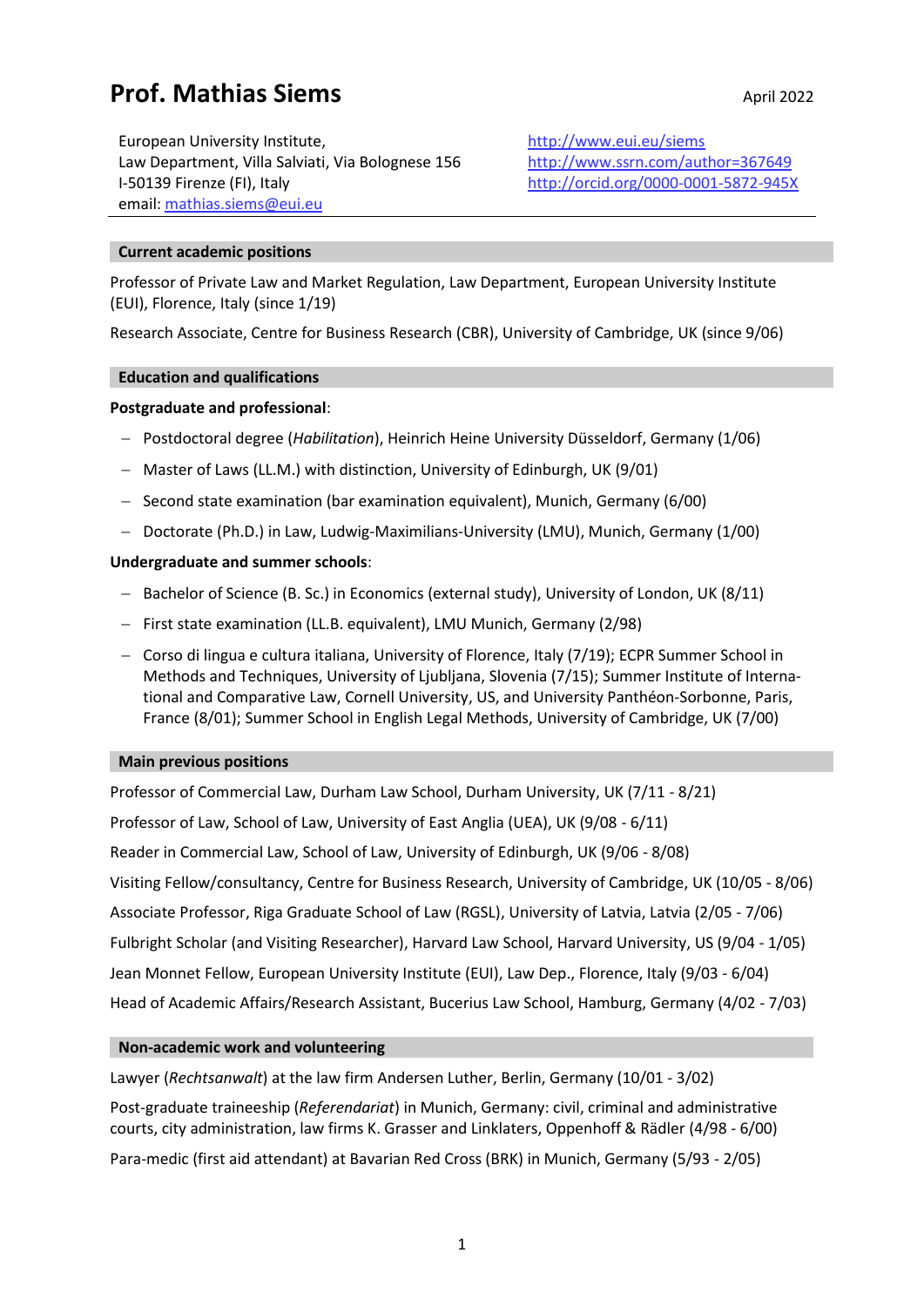#### **Visiting positions**

Fellow, Center for Advanced Studies on the Foundations of Law and Finance, Goethe University Frankfurt, Germany (1/20)

Visiting Professor, National Law University Delhi, India (4/18)

Cegla Visiting Research Fellow, Buchmann Faculty of Law, Tel Aviv University, Israel (12/17) Visiting Scholar, Faculty of Law, McGill University, Montreal, Canada (3/17) Visiting Scholar, Centre for Comparative Law in Africa, University of Cape Town, South Africa (12/16) Visiting Senior Research Fellow, Centre for Law & Business, National University of Singapore (12/15) Visiting Fellow, Institute of Advanced Legal Studies (IALS), University of London, UK (1/13 - 9/14) Visiting Scholar, Research Center of Law and Economics, CUPL, Beijing, China (10/13) Visiting Professor, Riga Graduate School of Law (RGSL), University of Latvia (7/08, 4/09, 4/13) Visiting Scholar, Center for the Study of Law and Society (CSLS), UC Berkeley, US (8/12 - 12/12) Visiting Scholar, Fordham Law School, Fordham University, New York, US (10/11 - 11/11) Visiting Scholar, KoGuan Law School, Shanghai Jiao Tong University, China (12/10) Visiting Fellow, British Institute of International and Comparative Law (BIICL), London (8/10 - 12/10) Exchange Researcher, Institute for Corporation Law and Society, Waseda Univ., Tokyo, Japan (4/10) Visiting Professor, Radzyner Law School, Interdisciplinary Center Herzliya (IDC), Israel (12/09) Visiting Professor, Central European University (CEU), Budapest, Hungary (8/09) Visiting Scholar, Faculty of Law, The Chinese University of Hong Kong (12/08) Visiting Scholar, St. John's College, University of Oxford, UK (7/08 - 8/08) Visiting Lecturer, Humboldt-University, Berlin, Germany (10/01 - 2/02)

#### **Further affiliations**

Affiliated Member, Maastricht European Private Law Institute (M-EPLI), Maastricht University, The Netherlands (since 12/10)

Research Associate, London Centre for Corporate Governance and Ethics, London, UK (2/11 - 12/19) Senior Researcher, LSE Enterprise, London School of Economics and Political Science, UK (5/15 - 8/16) Invited Fellow, Tilburg Institute of Comparative & Transnational Law, The Netherlands (10/08 - 9/10) Senior Research Associate, Peterhouse, University of Cambridge, UK (6/06 - 9/07)

#### **Expert and advisory positions**

Member of the Academic Advisory Board, Asian Institute of International Financial Law (AIIFL), University of Hong Kong (since 8/21)

Advisor for project on 'Populist Backlash, Democratic Backsliding, and the Crisis of the Rule of Law in the European Union', funded by the NORFACE network (since 12/20)

Member of the High Level Expert Group on Company Law of the European Law Institute (ELI) (12/19)

Advisor for project on 'Illicit drug policies and social outcomes: a cross-country analysis' (IDPSO), European Research Area Network on Illicit Drugs (ERANID), funded by the European Union under the Seventh Framework Programme (6/17 - 5/20)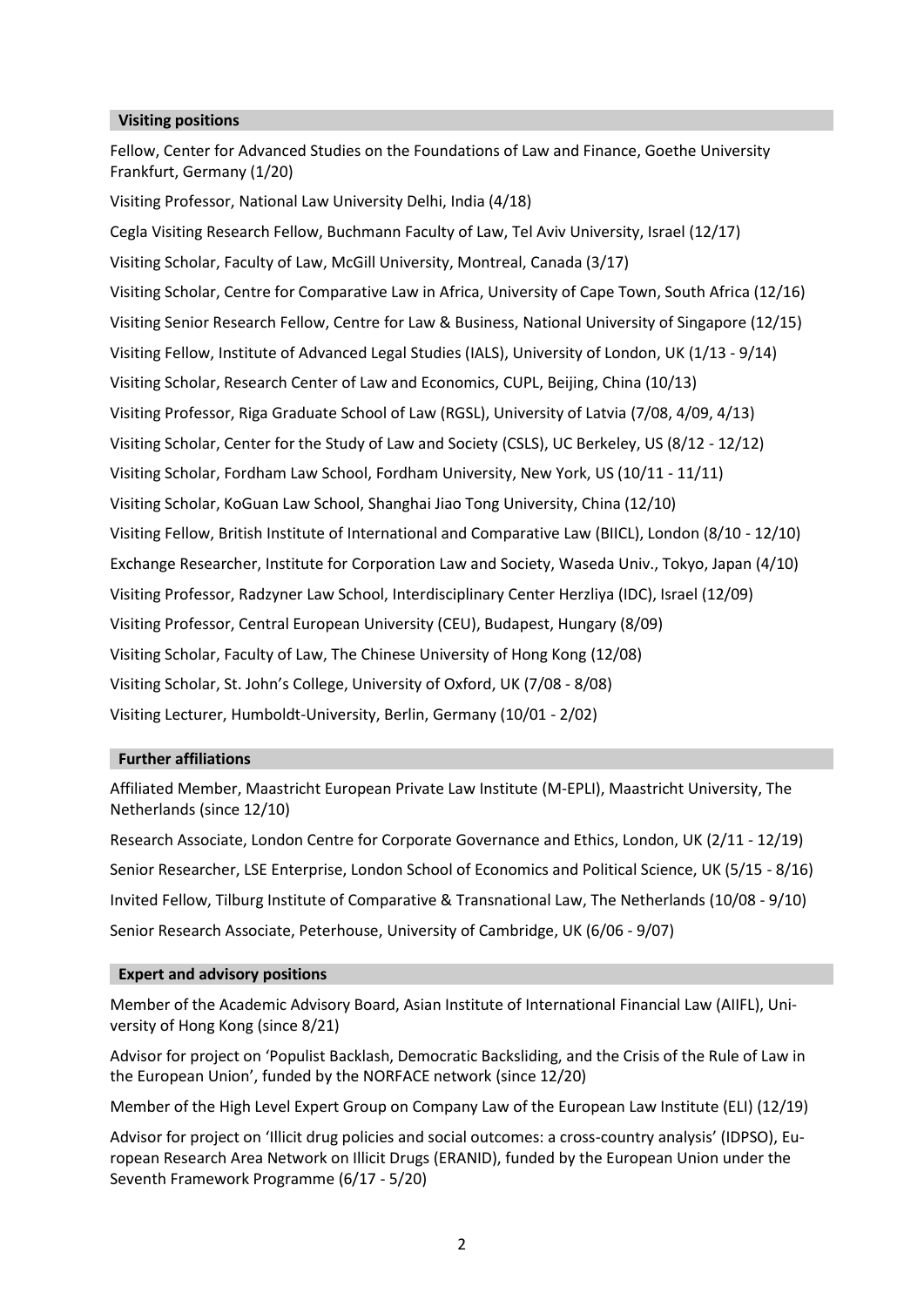Senior Expert for 'Study on letterbox companies', ICF Consulting, funded by the European Commission, DG Justice (1/19 - 12/19)

Member of the Peer Review Committee for the Quality Assessment of the Research Programs in the Faculty of Law of the University of Antwerp, Belgium (4/15)

## **Funded research and scholarships**

Contract research for EU Commission, DG Justice (€329,400) for a Study on the Law Applicable to Companies with the Aim of a Possible Harmonisation of Conflict of Laws Rules on the Matter (core research team with Carsten Gerner-Beuerle, Edmund Schuster and Federico Mucciarelli), commissioned by LSE Enterprise (5/15 - 8/16)

Visiting Senior Research Fellowship (S\$8,000) by Centre for Law & Business, National University of Singapore: research on measuring minority shareholder protection (12/15)

ESRC Research Grant (Co-Investigator, £22,296; total award value £520,526) on the Law, Development and Finance in Rising Powers (4/13 - 3/15)

Philip Leverhulme Prize 2010 (£70,000) for research on comparative law in context (10/11 - 9/14)

Consultancy contract (US\$5,700) for report on German and French company law (with Martin Gelter) commissioned by the Russian Federal Financial Markets Service and the Russian Center for Capital Market Development (project funded by the World Bank) (7/06 - 12/06)

Consultancy contract (£20,000) at the Centre for Business Research (CBR) of the University of Cambridge: research on Law, Finance and Development (project funded by the ESRC Research Programme World Economy and Finance; evaluation: outstanding) (10/05 - 7/06)

Fulbright Scholarship (US\$11,000 and travel expenses) at Harvard Law School: research on comparative corporate governance (Fulbright-EU Programme) (9/04 - 1/05)

Jean Monnet Fellowship (€16,000 and travel expenses) at the European University Institute, Florence, Italy: research on EU company law and numerical comparative law (9/03 - 6/04)

Scholarship of the German Academic Exchange Service (DAAD) (DM 25.500, tuition fees and travel expenses) for one year at the University of Edinburgh (10/00 - 9/01)

#### **Prizes and awards**

Cleary Gottlieb Steen & Hamilton ECGI WP Law Prize (€5,000) for the best paper in the ECGI Law Working Paper Series 2020 (with Dionysia Katelouzou)

Allen & Overy ECGI WP Law Prize (€5,000) for the best paper in the ECGI Law Working Paper Series 2010 (with John Armour, Simon Deakin and Priya Lele)

ECGI Law Prize (€5,000) for the best paper in the ECGI Law Working Paper Series 2009 (with John Armour, Simon Deakin, Prabirjit Sarkar and Ajit Singh)

T.B. Smith Prize for Distinguished Scholarship 2001 (award for best LL.M. student of the year) of the University of Edinburgh

#### **Appointments to research associations**

Fellow, Seoul Corporate Governance Forum, South Korea (since 3/18)

Research Member, European Corporate Governance Institute (ECGI) (since 2/17)

Associate Member, International Academy of Comparative Law (IACL) (since 7/15)

Fellow, European Law Institute (ELI) (since 1/12)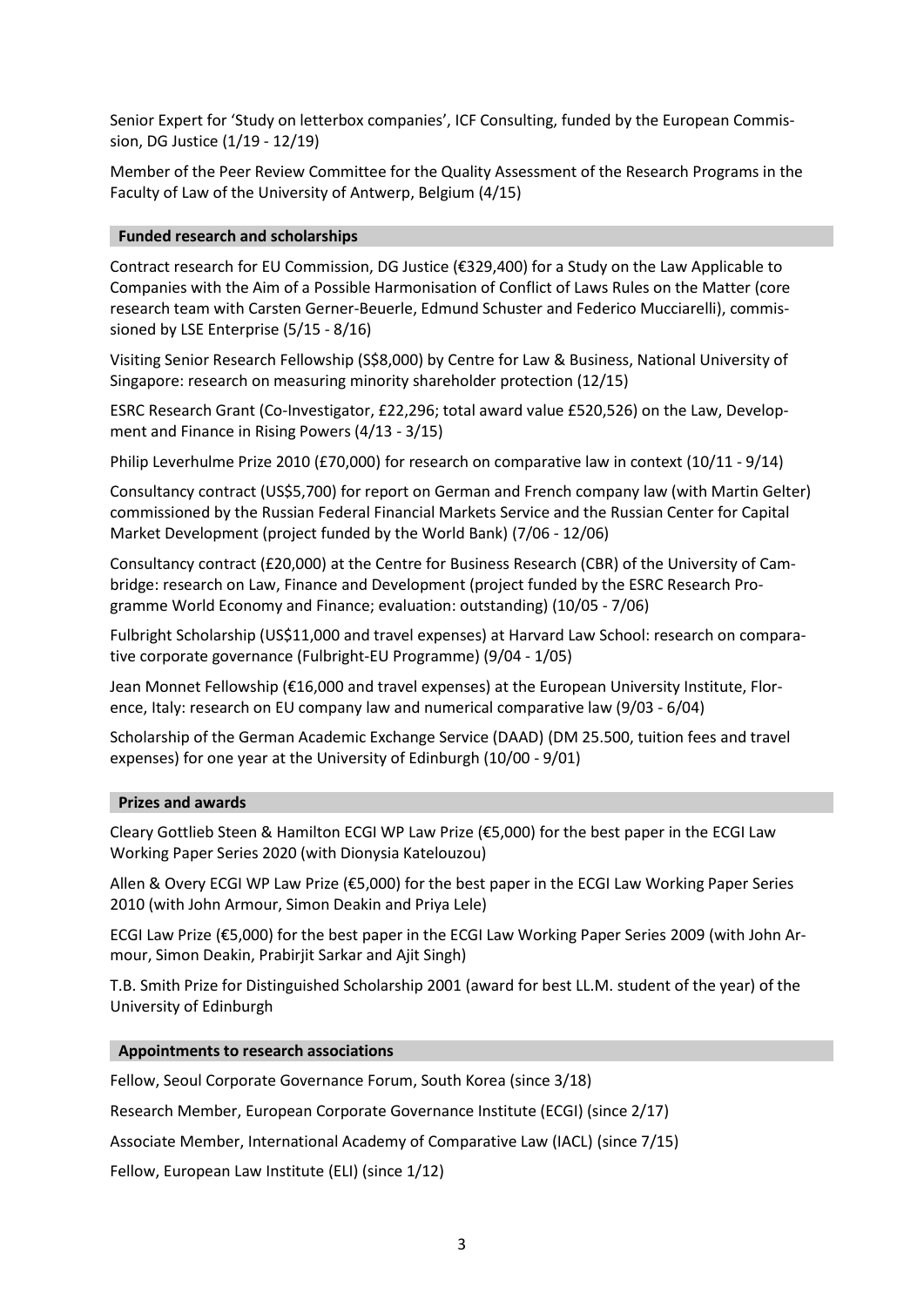#### **Publications in English**

## **Monographs**

1. Comparative Law, Cambridge: Cambridge University Press (Law in Context Series), 1<sup>st</sup> edition, 2014, 416 + xx pages; 2<sup>nd</sup> edition, 2018, 506 + xxiii pages; 3<sup>rd</sup> edition, 2022, 570 + xx pages

Reviews: E. Patrignani, (2015) 10 *The Journal of Comparative Law* 280-293; M. Bogdan, (2015) 79 *Rabels Zeitschrift für ausländisches und internationales Privatrecht* 213-215; B. Pozzo, (2015) 23 *European Review of Private Law* 705-706; M.-C. Ponthoreau, (2015) 67-2 *Revue internationale de droit comparé* 630-633 (in French); B. Fekete, (2015) 56 *Állam- és Jogtudomány* [Review of the Institute of Legal Studies of the Hungarian Academy of Sciences] 91-97 (in Hungarian); H. Xanthaki, (2015) 17 *European Journal of Law Reform* 475; Wei Shen, (2015) 10 *Asian Journal of Comparative Law* 381-383; Y. Marique, (2016) 20 *Edinburgh Law Review* 109-111; J. C. Suk, (2016) 61 *American Journal of Comparative Law* 512-517; B. Fekete, (2016) 23 *The Maastricht Journal of European and Comparative Law* 740-744; F. Benatti, (2017) 70 *Banca Borsa Titoli di Credito* 117-121 (in Italian); M Van Hoecke, (2017) 12 *The Journal of Comparative Law* 271-280.

2. *Convergence in Shareholder Law*, Cambridge: Cambridge University Press, 2008 (reprinted as paperback in 2011), 471 + xlviii pages.

Reviews: E. Micheler, (2008) 71 *Modern Law Review* 850-852; R. Goddard, (2009) 29 *Legal Studies* 338-341; I. MacNeil, (2010) 14 *Edinburgh Law Review* 160-162.

## **Edited books**

- 1. *The Private International Law of Companies in Europe*, Munich and Oxford: C.H. Beck/Nomos/ Hart Publishing, 2019, 769 + xx pages (with Carsten Gerner-Beuerle, Federico Mucciarelli and Edmund Schuster).
- 2. *Comparative Company Law: A Case-Based Approach*, Oxford: Hart Publishing, 1st edition, 2013, 399 + xi pages; 2<sup>nd</sup> edition, 2018, 566 + xiii pages (with David Cabrelli).

Reviews: R.C. Nolan, (2014) 130 *Law Quarterly Review* 343; D. Maltese, (2013) 72 *Cambridge Law Journal* 768; P. Watts, (2013) *New Zealand Law Journal* 318.

- 3. *The Shifting Meaning of Legal Certainty in Comparative and Transnational Law*, Oxford: Hart Publishing, 2017, 313 + x pages (with Mark Fenwick and Stefan Wrbka).
- 4. *Collective Actions: Enhancing Access to Justice and Reconciling Multilayer Interests?*, Cambridge: Cambridge University Press, 2012, 423 + xxxii pages (with Stefan Wrbka and Steven Van Uytsel).

## **Edited special issues of journals**

- 1. *Numbers in an Emergency: The Many Roles of Indicators in the COVID-19 Crisis*, Special Issue of International Journal of Law in Context, vol. 17, issue 2 (pp. 161-274), 2021 (with David Nelken).
- 2. *Global Social Indicators: Constructing Transnational Legitimacy*, Special Issue of International Journal of Law in Context, vol. 13, issue 4 (pp. 433-573), 2017 (with David Nelken).

#### **Book chapters**

- 1. A Law-and-Finance Perspective on Capital Markets, in *Elgar Research Handbook on Global Capital Markets* (Iain MacNeil and Iris H-Y Chiu eds., Cheltenham: Edward Elgar, 2022, forthcoming).
- 2. The Global Diffusion of Stewardship Codes, in *Global Shareholder Stewardship* (Dionysia Katelouzou and Dan Puchniak eds., Cambridge: Cambridge University Press 2022, forthcoming) (with Dionysia Katelouzou).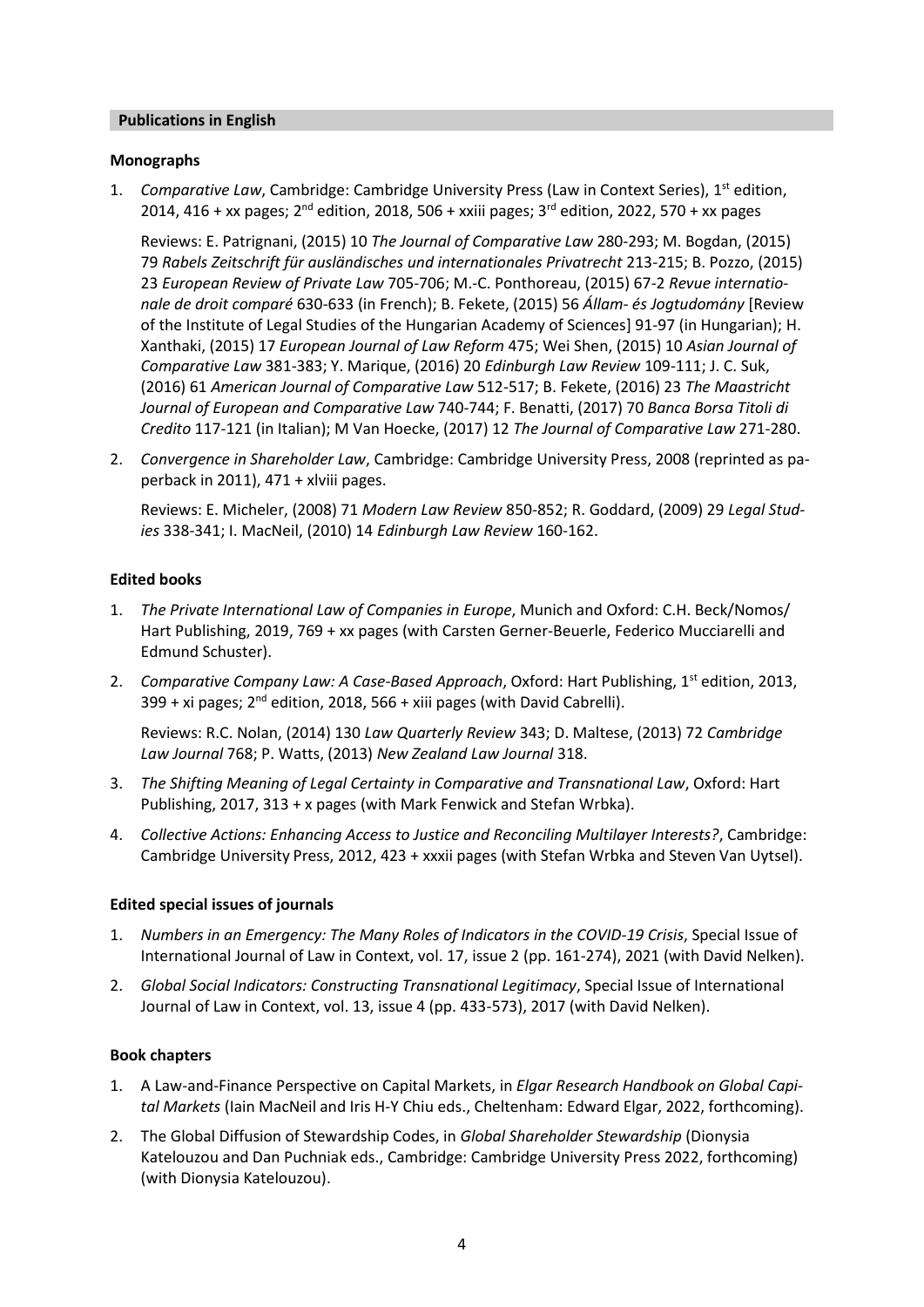- 3. Legal origins, in *Elgar Encyclopedia of Comparative Law* (Jan Smits, Jaakko Husa, Catherine Valcke and Madalena Narciso eds., Cheltenham: Edward Elgar, 2022, forthcoming).
- 4. Global Social Indicators and Their Legitimacy in Transnational Law, in *The Oxford Handbook of Transnational Law* (Peer Zumbansen eds., Oxford: Oxford University Press, 2021), pp. 953-968 (with David Nelken).
- 5. The Uses and Abuses of Global Social Indicators, in *Research Handbook on Modern Legal Realism* (Shauhin Talesh, Elizabeth Mertz and Heinz Klug eds., Cheltenham: Edward Elgar, 2021), pp. 263-276 (with David Nelken).
- 6. New Directions in Comparative Law, in *The Oxford Handbook of Comparative Law* (Mathias Reimann and Reinhard Zimmermann eds., Oxford: Oxford University Press, 2<sup>nd</sup> edition, 2019), pp. 852-874.
- 7. Chapters in *The Private International Law of Companies in Europe* (Carsten Gerner-Beuerle, Federico Mucciarelli, Edmund Schuster and Mathias Siems eds., Munich and Oxford: C.H. Beck/Nomos/Hart Publishing, 2019): pp. 1-208 ('General Part', with Carsten Gerner-Beuerle, Federico Mucciarelli and Edmund Schuster); pp. 385-414 ('Germany', with Carsten Gerner-Beuerle).
- 8. Chapters in *Comparative Company Law: A Case Based Approach* (Mathias Siems and David Cabrelli eds., Oxford: Hart Publishing, 2<sup>nd</sup> edition, 2018): pp. 1-17 ('A Case Based Approach to Comparative Company Law', with David Cabrelli); pp. 519-547 ('Quantitative Analysis of Similarities and Differences in Form, Style and Substance in Comparative Company Law'); Scenario and conclusion of chapter 9; Sections on German law in chapters 2 to 11.
- 9. Taxonomies and Leximetrics, in *The Oxford Handbook of Corporate Law and Governance (*Jeffrey Gordon and Wolf-Georg Ringe eds., Oxford: Oxford University Press, 2018), pp. 228-248.
- 10. The State of the Art and Shifting Meaning of Legal Certainty, in *The Shifting Meaning of Legal Certainty in Comparative and Transnational Law* (Mark Fenwick, Mathias Siems and Stefan Wrbka eds., Oxford: Hart Publishing, 2017), pp. 1-26 (with Mark Fenwick and Stefan Wrbka).
- 11. Comparative Legal Certainty: Legal Families and Forms of Measurement, in *The Shifting Meaning of Legal Certainty in Comparative and Transnational Law* (Mark Fenwick, Mathias Siems and Stefan Wrbka eds., Oxford: Hart Publishing, 2017), pp. 115-134.
- 12. With Great Power Comes Great Responsibility: Ideal and Real Types of Shareholders, in *Shareholders' Duties* (Hanne S. Birkmose ed., Alphen aan den Rijn: Kluwer Law International, 2017), pp. 69-88.
- 13. Why Do We Do What We Do? Comparing Legal Methods in Five Law Schools through Survey Evidence, in *Rethinking Legal Scholarship: A Transatlantic Interchange* (Rob van Gestel, Hans Micklitz and Edward L. Rubin eds., New York: Cambridge University Press, 2017), pp. 31-83 (with Daithí Mac Síthigh).
- 14. The Methods of Comparative Corporate Law, in *The Routledge Handbook of Corporate Law* (Roman Tomasic ed., London: Routledge, 2017), pp. 11-31.
- 15. The Leximetric Research on Shareholder Protection, in *Research Handbook on Shareholder Power* (Jennifer Hill and Randall Thomas eds., Cheltenham: Edward Elgar, 2015), pp. 168-185.
- 16. The OECD Principles of Corporate Governance in Emerging Markets: A Successful Example of Networked Governance?, in *Networked Governance, Transnational Business and the Law* (Mark Fenwick, Steven Van Uytsel and Stefan Wrbka eds., Berlin: Springer, 2014), pp. 257-284 (with Oscar Alvarez-Macotela).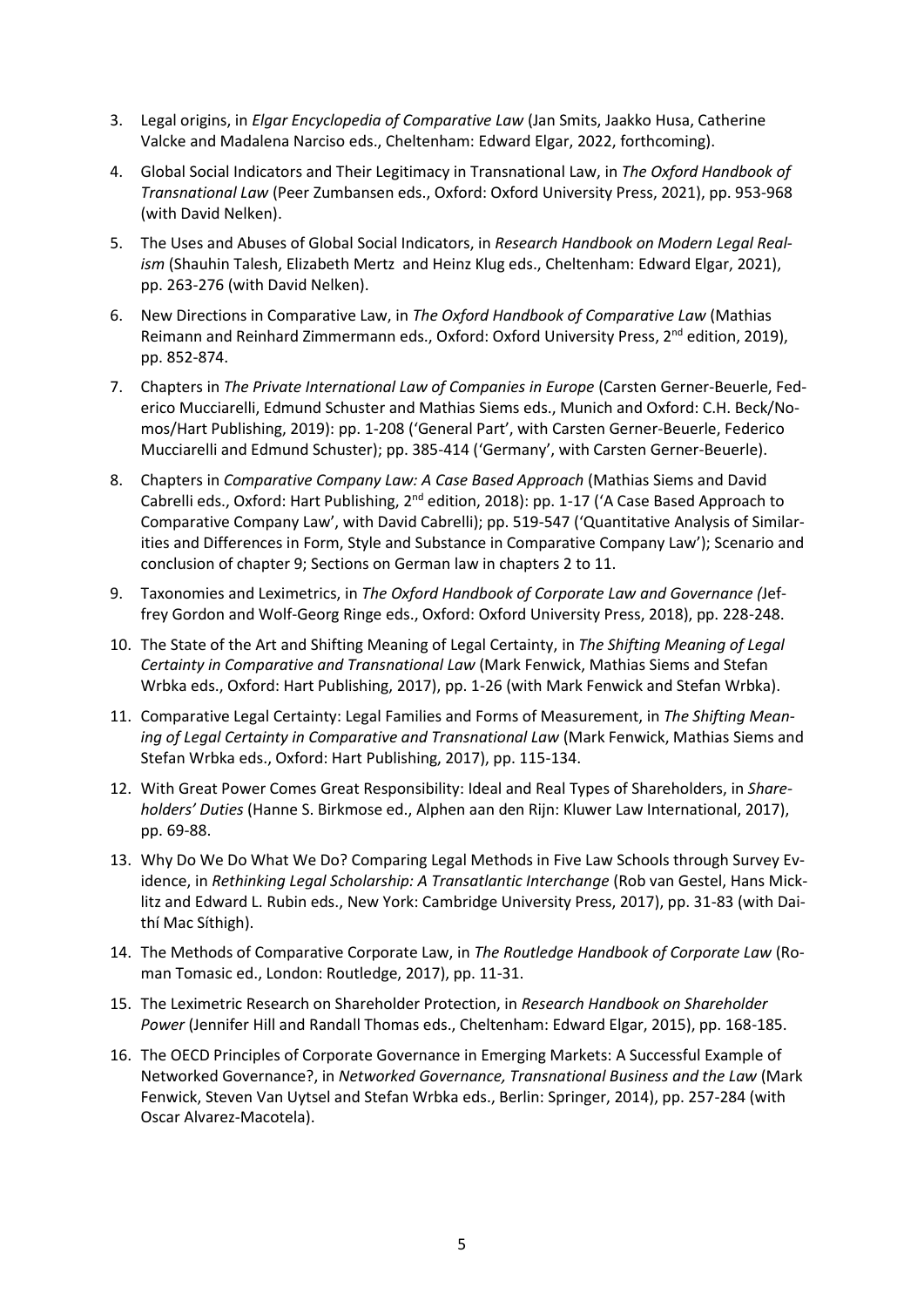17. The Curios Case of Overfitting Legal Transplants, in *The Method and Culture of Comparative Law: Essays in Honour of Mark Van Hoecke* (Maurice Adams and Dirk Heirbaut eds., Oxford: Hart Publishing, 2014), pp. 133-146.

Reprinted in *The Indian Yearbook of Comparative Law 2019* (Mathew John, Vishwas H. Devaiah, Pritam Baruah, Moiz Tundawala and Niraj Kumar eds., Singapore: Springer, 2021), pp. 23-36.

Japanese language version: (2018) 154 *Minshohou Zasshi* 225-246 (translated by Antonios Karaiskos).

- 18. Chapters in *Comparative Company Law: A Case Based Approach* (Mathias Siems and David Cabrelli eds., Oxford: Hart Publishing, 2014): pp. 1-23 ('A Case Based Approach to Comparative Company Law', with David Cabrelli); pp. 258-286 ('Form, Style and Substance in Comparative Company Law', with David Cabrelli); Scenario and conclusion of chapter 9; Sections on German law in chapters 2 to 11.
- 19. The Ordoliberal Variety of Neoliberalism, in *Banking Systems in the Crisis: The Faces of Liberal Capitalism* (Suzanne J. Konzelmann and Marc Fovargue-Davies eds., Abingdon: Routledge, 2013), pp. 250-268 (with Gerhard Schnyder).
- 20. Private Enforcement of Directors' Duties: Derivative Actions as a Global Phenomenon, in *Collective Actions: Enhancing Access to Justice and Reconciling Multilayer Interests?* (Stefan Wrbka, Steven Van Uytsel and Mathias Siems eds., Cambridge: Cambridge University Press, 2012), pp. 93-116.
- 21. Access to Justice and Collective Actions: Florence and Beyond, in *Collective Actions: Enhancing Access to Justice and Reconciling Multilayer Interests?* (Stefan Wrbka, Steven Van Uytsel and Mathias Siems eds., Cambridge: Cambridge University Press, 2012), pp. 1-20 (with Stefan Wrbka and Steven Van Uytsel).
- 22. Measuring the Immeasurable: How to Turn Law into Numbers, in *Does Law Matter? On Law and Economic Growth* (Michael Faure and Jan Smits eds., Cambridge: Intersentia, 2011), pp. 115- 136.
- 23. A World Without Law Professors, in *Methodologies of Legal Research* (Mark Van Hoecke ed., Oxford: Hart Publishing, 2011), pp. 71-86.

## **Journal articles**

- 1. A Network Analysis of Judicial Cross-Citations in Europe, *Law & Social Inquiry*, forthcoming.
- 2. Legal Perception and Finance: The Case of IPO Firm Value, (2022) 33 *British Journal of Management* 88-116 (with Gerhard Schnyder, Anna Grosman, Kun Fu and Ruth V. Aguilera).
- 3. Letting Companies Choose Between Board Models: An Empirical Analysis of Country Variations, (2021) 43 *University of Pennsylvania Journal of International Law* 137-186 (with Martin Gelter).
- 4. Asymmetric Cross-Citations in Private Law: An Empirical Study of 28 Supreme Courts in the EU, (2021) 28 *Maastricht Journal of European and Comparative Law* 498-534 (with Sabrina D'Andrea, Nikita Divissenko, Maria Fanou, Anna Krisztián, Jaka Kukavica and Nastazja Potocka-Sionek).
- 5. Foreign-Trained Legal Scholars in the UK: 'Irritants' or 'Change Agents'?, (2021) 41 *Legal Studies*, 373-389.
- 6. Twenty Years of 'Law and Finance': What Concept of Law?, (2021) 19 *Socio-Economic Review* 377-406 (with Gerhard Schnyder and Ruth Aguilera).
- 7. Mapping a Causal Scheme of Indicators in the COVID-19 Crisis, (2021) 17 *International Journal of Law in Context* 235-248.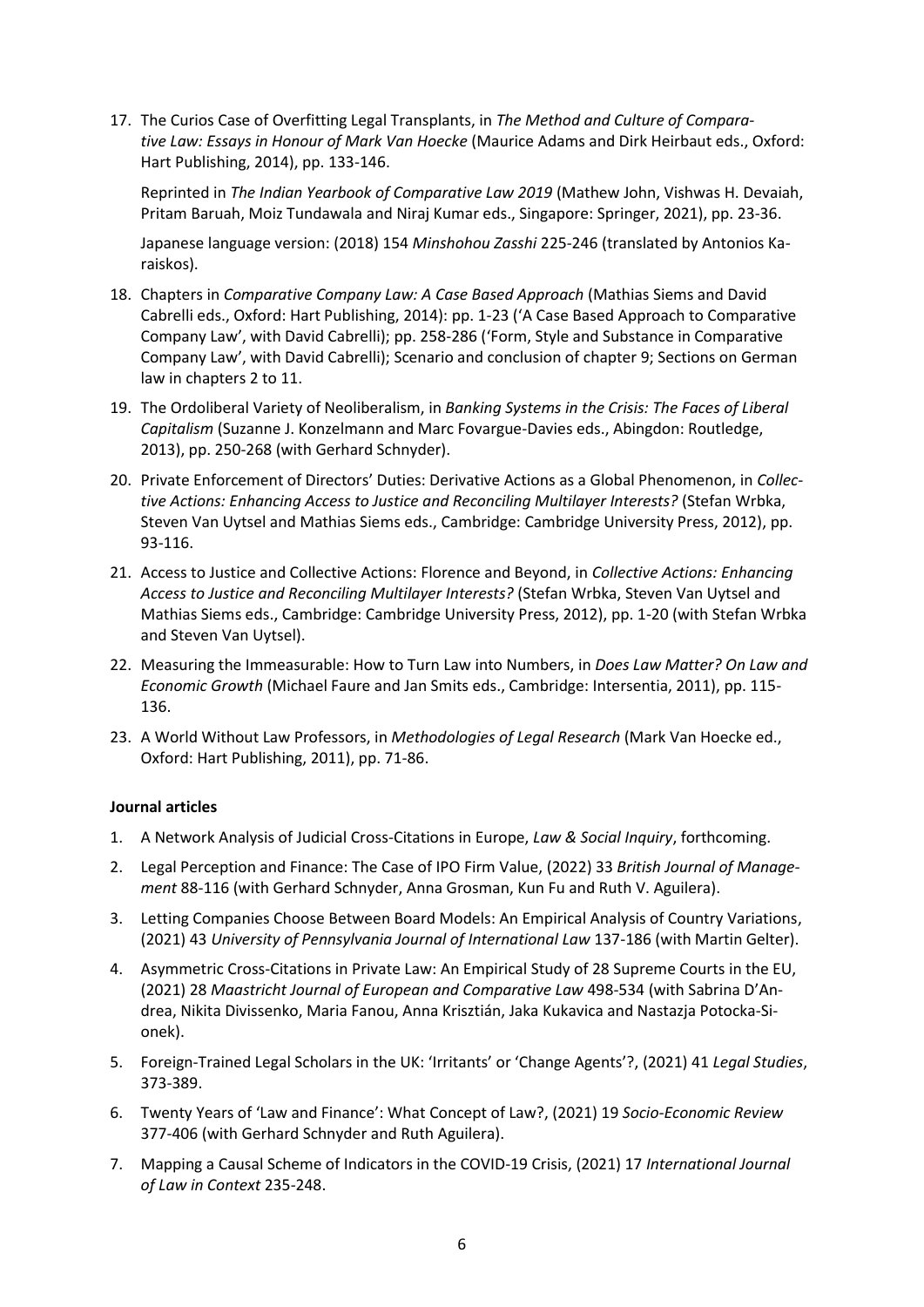- 8. Making the Case for a Rome V Regulation on the Law Applicable to Companies, (2020) 39 *Yearbook of European Law* 459-496 (with Carsten Gerner-Beuerle, Federico Mucciarelli and Edmund Schuster).
- 9. The Chinese Social Credit System: A Model for Other Countries?, (2019) 82 *Modern Law Review* 1034-1071 (with Daithí Mac Síthigh).
- 10. The Power of Comparative Law: What Type of Units Can Comparative Law Compare?, (2019) 67 *American Journal of Comparative Law* 861–888.
- 11. What Determines National Convergence of EU Law? Measuring the Implementation of Consumer Sales Law, (2019) 39 *Legal Studies* 714-734 (with Catalina Goanta).
- 12. The Illusion of Motion: Corporate (Im-)mobility and the Failed Promise of *Centros*, (2019) 20 *European Business Organization Law Review* 425-465 (with Carsten Gerner-Beuerle, Federico Mucciarelli and Edmund Schuster).
- 13. The Law and Ethics of 'Cultural Appropriation', (2019) 15 *International Journal of Law in Context* 408-423.
- 14. How to Regulate the Regulators: Applying Principles of Good Corporate Governance to Financial Regulatory Authorities, (2018) 44 *The Journal of Corporation Law* 351-384 (with Hadar Jabotinsky).
- 15. Is There a Relationship Between Shareholder Protection and Stock Market Development?, (2018) 3 *Journal of Law, Finance, and Accounting* 115-146 (with Simon Deakin and Prabirjit Sarkar).
- 16. Malicious Legal Transplants, (2018) 38 *Legal Studies* 103-119.
- 17. Why Do Businesses Incorporate in other EU Member States? An Empirical Analysis of the Role of Conflict of Laws Rules, (2018) 56 *International Review of Law & Economics* 14-27 (with Carsten Gerner-Beuerle, Federico Mucciarelli and Edmund Schuster).
- 18. Shareholder Protection, Stock Markets and Cross-Border Mergers, (2018) 171 *Economics Letters* 54-57 (with Frederick S. Ahiabor, Gregory A. James and Frank O. Kwabi).
- 19. Cross-border Reincorporations in the European Union: The Case for Comprehensive Harmonisation, (2018) 18 *Journal of Corporate Law Studies* 1-42 (with Carsten Gerner-Beuerle, Federico Mucciarelli and Edmund Schuster).
- 20. Global Social Indicators and the Concept of Legitimacy, (2017) 13 *International Journal of Law in Context* 436-449 (with David Nelken).
- 21. Law, Trust and Institutional Change in China: Evidence from Qualitative Fieldwork, (2017) 17 *Journal of Corporate Law Studies* 257-290 (with Ding Chen, Simon Deakin and Boya Wang).
- 22. The G20/OECD Principles of Corporate Governance 2015: A Critical Assessment of their Operation and Impact, (2017) *Journal of Business Law* 310-328 (with Oscar Alvarez-Macotela).
- 23. Legal Research in Search of Attention: A Quantitative Analysis, (2016) 27 *King's Law Journal* 170-187.
- 24. Varieties of Legal Systems: Towards a New Global Taxonomy, (2016) 12 *Journal of Institutional Economics* 579-602.
- 25. Comparative Law in the 22nd Century, (2016) 23 *The Maastricht Journal of European and Comparative Law* 359-365.
- 26. Contentious Modes of Understanding Chinese Commercial Law, (2015) 6 *The George Mason Journal of International Commercial Law* 177-200 (with Tianshu Zhou).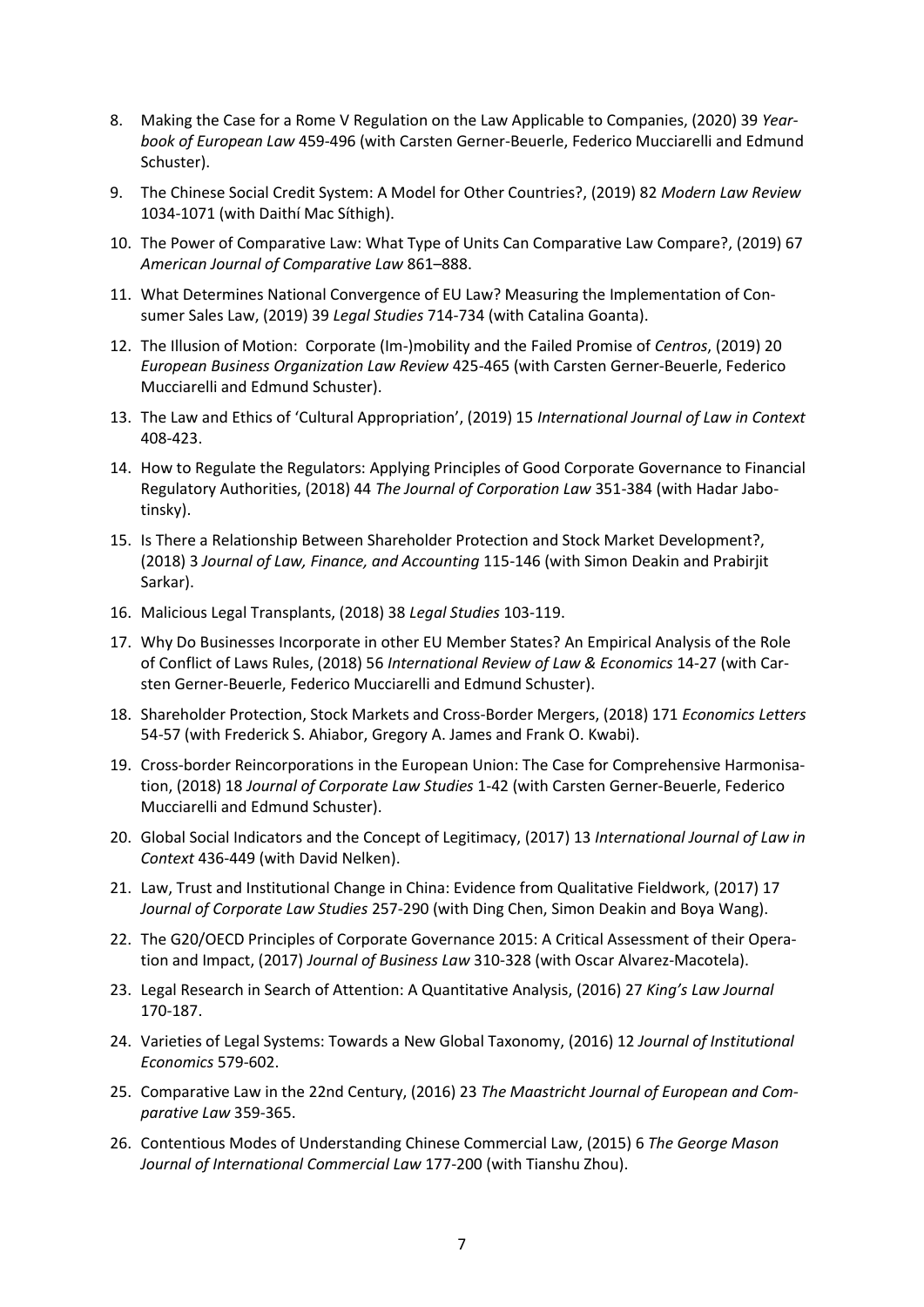- 27. Disappearing Paradigms in Shareholder Protection: Leximetric Evidence for 30 Countries, 1990- 2013, (2015) 15 *Journal of Corporate Law Studies* 127-160 (with Dionysia Katelouzou).
- 28. Convergence, Legal Origins and Transplants in Comparative Corporate Law: A Case-Based and Quantitative Analysis, (2015) 63 *American Journal of Comparative Law* 109-153 (with David Cabrelli).
- 29. Bringing in Foreign Ideas: The Quest for 'Better Law' in Implicit Comparative Law, (2014) 9 *The Journal of Comparative Law* 119-136.

Reprinted in *Interdisciplinary Study and Comparative Law* (Nicholas HD Foster, Maria Federica Moscati and Michael Palmer eds., London: Wildy, Simmonds & Hill, 2016), pp. 186-208.

- 30. Ordoliberal Lessons for Economic Stability: Different Kinds of Regulation, Not More Regulation, (2014) 27 *Governance: An international Journal of Policy, Administration and Institutions* 377-96 (with Gerhard Schnyder).
- 31. The Financial Crisis: A Reason to Improve Shareholder Protection in the EU?, (2014) 41 *Journal of Law and Society* 51-72 (with Jonathan Mukwiri).
- 32. Citations to Foreign Courts Illegitimate and Superfluous, or Unavoidable? Evidence from Europe, (2014) 62 *American Journal of Comparative Law* 35-85 (with Martin Gelter).
- 33. Language, Legal Origins, and Culture before the Courts: Cross-Citations between Supreme Courts in Europe, (2013) 21 *Supreme Court Economic Review* 215-269 (with Martin Gelter).
- 34. Mapping Legal Research, (2012) 71 *Cambridge Law Journal* 651-676 (with Daithí Mac Síthigh).
- 35. The Reform of the EU Market Abuse Law: Revolution or Evolution?, (2012) 19 *The Maastricht Journal of European and Comparative Law* 195-205 (with Matthijs Nelemans).
- 36. The Law and Finance of Share Repurchases in Europe, (2012) 12 *Journal of Corporate Law Studies* 33-57 (with Amedeo De Cesari).
- 37. Networks, Dialogue or One-Way Traffic? An Empirical Analysis of Cross-Citations Between Ten European High Courts, (2012) 8 *Utrecht Law Review* 88-99 (with Martin Gelter).

Reprinted in *Courts and Comparative Law* (Mads Andenas and Duncan Fairgrieve eds., Oxford: Oxford University Press, 2015), pp. 200-212.

- 38. The Protection of Creditors of a European Private Company (SPE), (2011) 12 *European Business Organization Law Review* 147-172 (with Leif Herzog and Erik Rosenhäger).
- 39. The Financial Regulation of European Wholesale Energy and Environmental Markets, (2011) 19 *Journal of Financial Regulation and Compliance* 355-369 (with Ivan Diaz-Rainey and John Ashton).
- 40. The Web of Creditor and Shareholder Protection: A Comparative Legal Network Analysis, (2010) 27 *Arizona Journal of International and Comparative Law* 747-784.
- 41. The Evolution of Ownership Disclosure Rules Across Countries, (2010) 33 *Journal of Corporate Law Studies* 451-483 (with Michael Schouten).
- 42. Convergence in Corporate Governance: A Leximetric Approach, (2010) 35 *The Journal of Corporation Law* 729-756.
- 43. Citation Patterns of the German Federal Supreme Court and the Court of Appeal of England, (2010) 21 *King's Law Journal* 152-171.
- 44. Comparative Law and Finance: Past, Present and Future Research, (2010) 166 *Journal of Institutional and Theoretical Economics (JITE)* 120-140 (with Simon Deakin).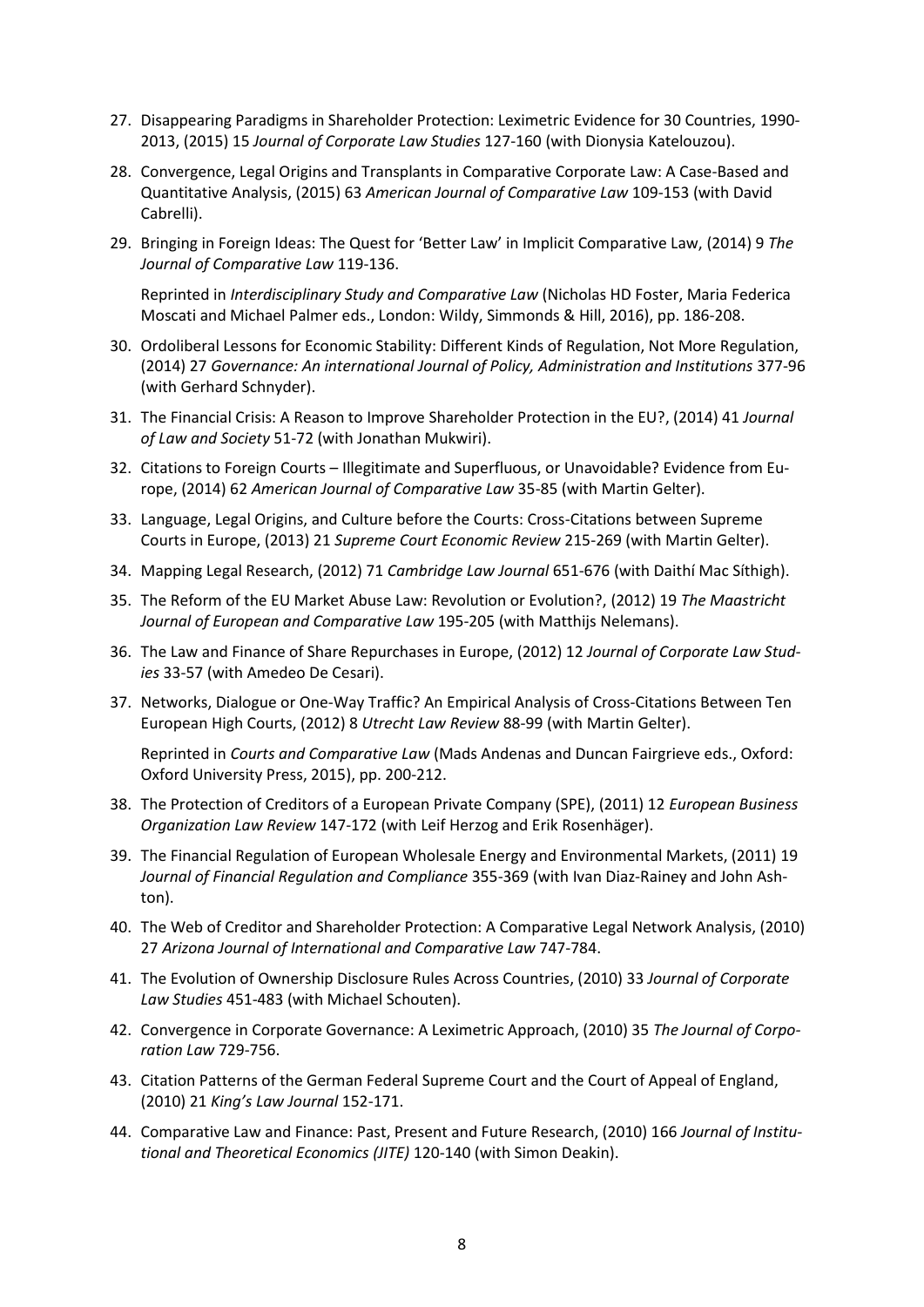45. Law and Financial Development: What We are Learning from Time-Series Evidence, (2009) *BYU Law Review* 1435-1500 (with John Armour, Simon Deakin and Viviana Mollica).

Reprinted in *Does Law Matter? On Law and Economic Growth* (Michael Faure and Jan Smits eds., Cambridge: Intersentia, 2011), pp. 41-98.

Chinese language version: (2010) 51 *Comparative Studies* 160-181 and (2011) 52 *Comparative Studies* 160-183.

- 46. Regulatory Competition in Partnership Law, (2009) 58 *International and Comparative Law Quarterly* 767-802.
- 47. How Do Legal Rules Evolve? Evidence from a Cross-Country Comparison of Shareholder, Creditor and Worker Protection, (2009) 57 *American Journal of Comparative Law* 579-629 (with John Armour, Simon Deakin and Priya Lele).

Reprinted in *Legal Origin Theory* (Simon Deakin and Katharina Pistor eds., Cheltenham: Edward Elgar, 2012), pp. 274-324.

48. Shareholder Protection and Stock Market Development: A Test of the Legal Origins Hypothesis, (2009) 6 *Journal of Empirical Legal Studies* 343-380 (with John Armour, Simon Deakin, Prabirjit Sarkar and Ajit Singh).

Chinese language version: (2009) 42 *Comparative Studies* 96-116.

- 49. The European Private Company (SPE): An Attractive New Legal Form of Doing Business? (2009) *Butterworths Journal of International Banking and Financial Law* 247-250 (with Leif Herzog and Erik Rosenhäger).
- 50. The Foundations of Securities Law, (2009) 20 *European Business Law Review* 141-171.
- 51. The Taxonomy of Interdisciplinary Legal Research: Finding the Way Out of the Desert, (2009) 7 *Journal of Commonwealth Law and Legal Education* 5-17.
- 52. The EU Market Abuse Directive: A Case-Based Analysis, (2008) 2 *Law and Financial Markets Review* 39-49.
- 53. Legal Originality, (2008) 28 *Oxford Journal of Legal Studies* 147-164.

Reprinted in *Legal Theory and the Legal Academy, Volume III* (Maksymilian Del Mar, William Twining and Michael Giudice eds., Farnham: Ashgate, 2010), pp. 225-242.

Italian language version: L'originalità del giurista, in *La dottrina giuridica e la sua diffusione* (Sebastiano Faro and Ginevra Peruginelli eds., Turin: Giappichelli, 2017), pp. 61-91.

54. Shareholder Protection Around the World ("Leximetric II"), (2008) 33 *Delaware Journal of Corporate Law* 111-147.

Reprinted in *Investor Protection: Transnational Perspectives* (L. Padmavathi ed., Hyderabad: Amicus Books, 2008), pp 1-38.

Chinese language version: (2009) 16 *Tsinghua University Commercial Law Review* 180-214.

<span id="page-8-0"></span>55. Legal Liability of Directors and Company Officials Part 2: Court Procedures, Indemnification and Insurance, and Administrative and Criminal Liability, (2008) *Columbia Business Law Review* 1- 171 (with Bernard Black, Brian Cheffins, Martin Gelter, Hwa-Jin Kim, and Richard Nolan).

Russian language version: Правовое Регулирование Ответственности Членов Органов Управления: Анализ Мировой Практики (Legal Regulation of the Liability of Members of Management Organs: an Analysis of International Practice), Альпина Паблишерз (Alpina Publishers), 2010.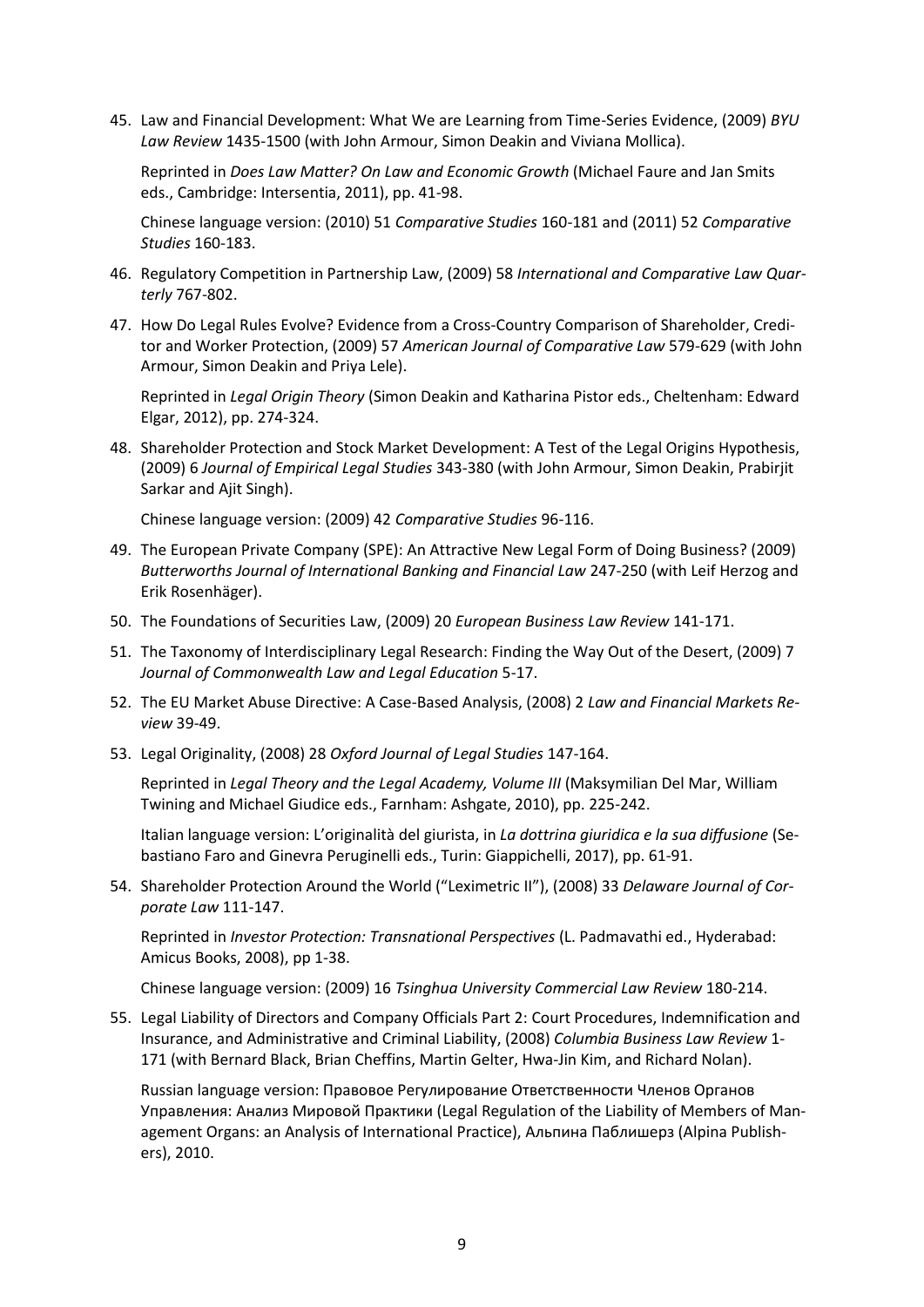56. Legal Liability of Directors and Company Officials Part 1: Substantive Grounds for Liability, (2007) *Columbia Business Law Review* 614-799 (with Bernard Black, Brian Cheffins, Martin Gelter, Hwa-Jin Kim, and Richard Nolan)

For the Russian language version see [55.](#page-8-0), above.

- 57. SEVIC: Beyond Cross-Border-Mergers, (2007) 8 *European Business Organization Law Review* 307-316.
- 58. The End of Comparative Law, (2007) 2/2 *The Journal of Comparative Law* 133-150.
- 59. The Evolution of Labour Law: Calibrating and Comparing Regulatory Regimes, (2007) 146 *International Labour Review* 133-162 (with Simon Deakin and Priya Lele).

French language version: L'évolution du droit du travail: évaluation et comparaison des regimes réglementaires, (2007) 146 *Revue internationale du Travail* 133-162. Spanish language version: Evolución del derecho laboral: Análisis comparado de algunos regimens, (2007) 146 *Revista Internacional del Trabajo* 133-162.

Reprinted in *Challenges in European Employment Relations* (Roger Blanplain and Linda Dickens eds., Alphen ann den Rijn: Kluwer Law International, 2008), pp. 1-37, and *Comparative Labour Law* (Anne Trebilcock ed., Cheltenham: Edward Elgar, 2018).

- 60. Legal Origins: Reconciling Law & Finance and Comparative Law, (2007) 52 *McGill Law Journal* 55-81.
- 61. Shareholder Protection A Leximetric Approach, (2007) 7 *Journal of Corporate Law Studies* 17- 50 (with Priya Lele).

Updated version reprinted in *Corporate Governance and Development: Reform, Financial Systems and Legal Framework* (Thankom G. Arun and John Turner eds., Cheltenham: Edward Elgar, 2009), pp. 143-175.

- 62. The Adjudication of the German Federal Supreme Court (BGH) in the Last 55 Years A Quantitative and Comparative Approach, (2007) *Oxford University Comparative Law Forum* No. 4.
- 63. Legal Adaptability in Elbonia, (2006) 2 *International Journal of Law in Context* 393-408.
- 64. Numerical Comparative Law Do We Need Statistical Evidence in Order to Reduce Complexity?, (2005) 13 *Cardozo Journal of International and Comparative Law* 521-540.

Reprinted in *Comparative Law Methodology, Volume II* (Maurice Adams, Jaakko Husa and Marieke Oderkerk eds., Cheltenham: Edward Elgar, 2017).

Chinese language version: (2014) *SJTU Law Review* 124-136.

- 65. The Case Against Harmonisation of Shareholder Rights, (2005) 6 *European Business Organization Law Review* 539-552.
- 66. Judicial Federalism in the ECJ's Berlusconi Case: Towards More Credible Corporate Governance and Financial Reporting?, (2005) 46 *Harvard International Law Journal* 487-506 (with Martin Gelter).
- 67. The Impact of the European Company (SE) on Legal Culture, (2005) 30 *European Law Review* 431-442.
- 68. What Does Not Work in Comparing Securities Laws: A Critique on La Porta et al.'s Methodology, (2005) *International Company and Commercial Law Review* 300-305.

Updated version reprinted in *Derecho Bursátil Contemporáneo, Temas Selectos* (Oscar Alvarez Macotela, Rocío Haydee Robles Peiro and Gabriela Salazar Torres eds., Mexico: Editorial Porrúa, 2008), pp. 329-343.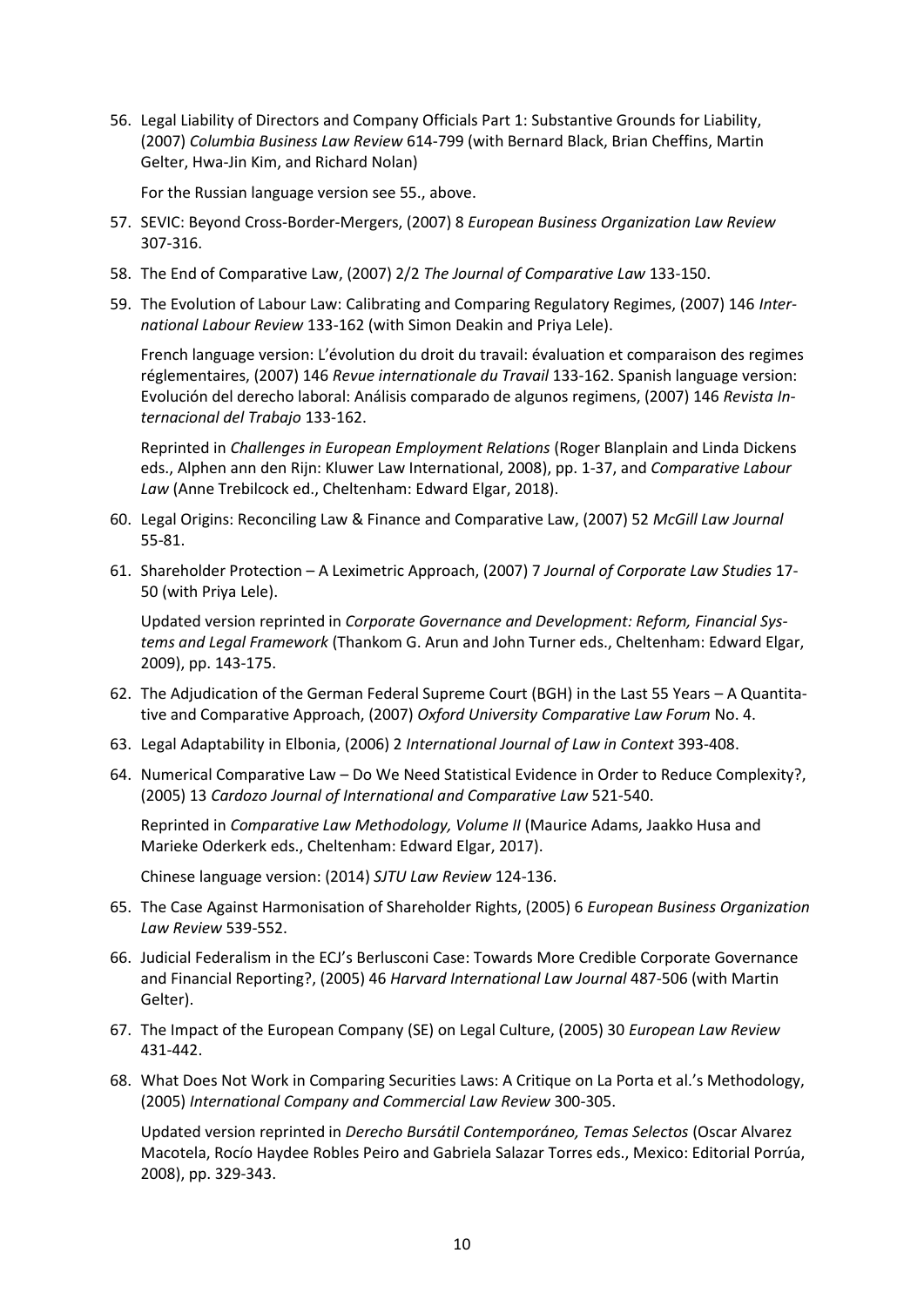69. The European Directive on Cross-Border Mergers: An International Model?, (2004/2005) 11 *Columbia Journal of European Law* 167-186.

Updated version reprinted in *Corporate Mergers* (P. L. Jayanthi Reddy ed., Hyderabad: Amicus Books, 2008), pp. 156-183.

- 70. Unevenly Formed Contracts: Ignoring the Mirror of Offer and Acceptance, (2004) 12 *European Review of Private Law* 771-788.
- 71. The Rules on Conflict of Laws in the European Takeover Directive, (2004) *European Company and Financial Law Review* 458-476.
- 72. The Divergence of Austrian and German Commercial Law What Kind of Commercial Law Do We Need in a Globalised Economy?, (2004) *International Company and Commercial Law Review* 273- 278.
- 73. Disgorgement of Profits for Breach of Contract A Comparative Analysis, (2003) 7 *Edinburgh Law Review* 27-59.
- 74. No Risk, No Fun? Should Spouses be Advised before Committing to Guarantees? A Comparative Analysis, (2002) 10 *European Review of Private Law* 509-528.
- 75. Shareholders, Stakeholders and the Ordoliberalism, (2002) 13 *European Business Law Review* 147-159.
- 76. Convergence, Competition, Centros and Conflicts of Law: European Company Law in the 21st Century, (2002) 27 *European Law Review* 47-59.
- 77. The EU Directive on Electronic Signatures A World Wide Model or a Fruitless Attempt to Regulate the Future?, (2002) 16 *International Review of Law, Computers & Technology* 7-22.

## **Comments and reviews**

- 1. Book review of 'Rechtsvergleichung' (Uwe Kischel), (2017) 65 *American Journal of Comparative Law* 462-465.
- 2. The Law Applicable to Companies in Europe: Study and Possible Reform, (2017) 14 *European Company Law* 148-149 (with Carsten Gerner-Beuerle, Federico Mucciarelli & Edmund Schuster).
- 3. A Time Traveller's Guide to Law and Finance. Comments on Carsten Gerner-Beuerle, 'Law and Finance in Emerging Economies: Germany and Britain 1800–1913', (2017) 80 MLR 263, *Modern Law Review Forum*, available at http://www.modernlawreview.co.uk/siems-gerner-beuerle/.
- 4. The Rule of Law in China, (2015/autumn issue) *Society Now* 22-24 (with Ding Chen, Simon Deakin and Boya Wang).
- 5. Book review of 'The Anatomy of China's Banking Sector and Regulation' (Shen Wei), (2015) *Journal of Business Law* 432-433.
- 6. Human-Rights Treaties and Comparative Law (Comment on Mila Versteeg, 'Law versus Norms: The Impact of Human-Rights Treaties on National Bills of Rights'), (2015) 171 *Journal of Institutional and Theoretical Economics* 118-121.
- 7. Comment on Robert Cooter and Aaron Edlin 'Clearings and Thickets: Intellectual Property Law and Growth Economics', in Regulatory *Competition in Contract Law and Dispute Resolution* (Horst Eidenmüller ed., Munich: C. H. Beck, 2013), pp. 25-26.
- 8. Book review of 'Comparative Law: A Handbook' (Esin Örücü and David Nelken), (2008) 12 *Edinburgh Law Review* 334-336.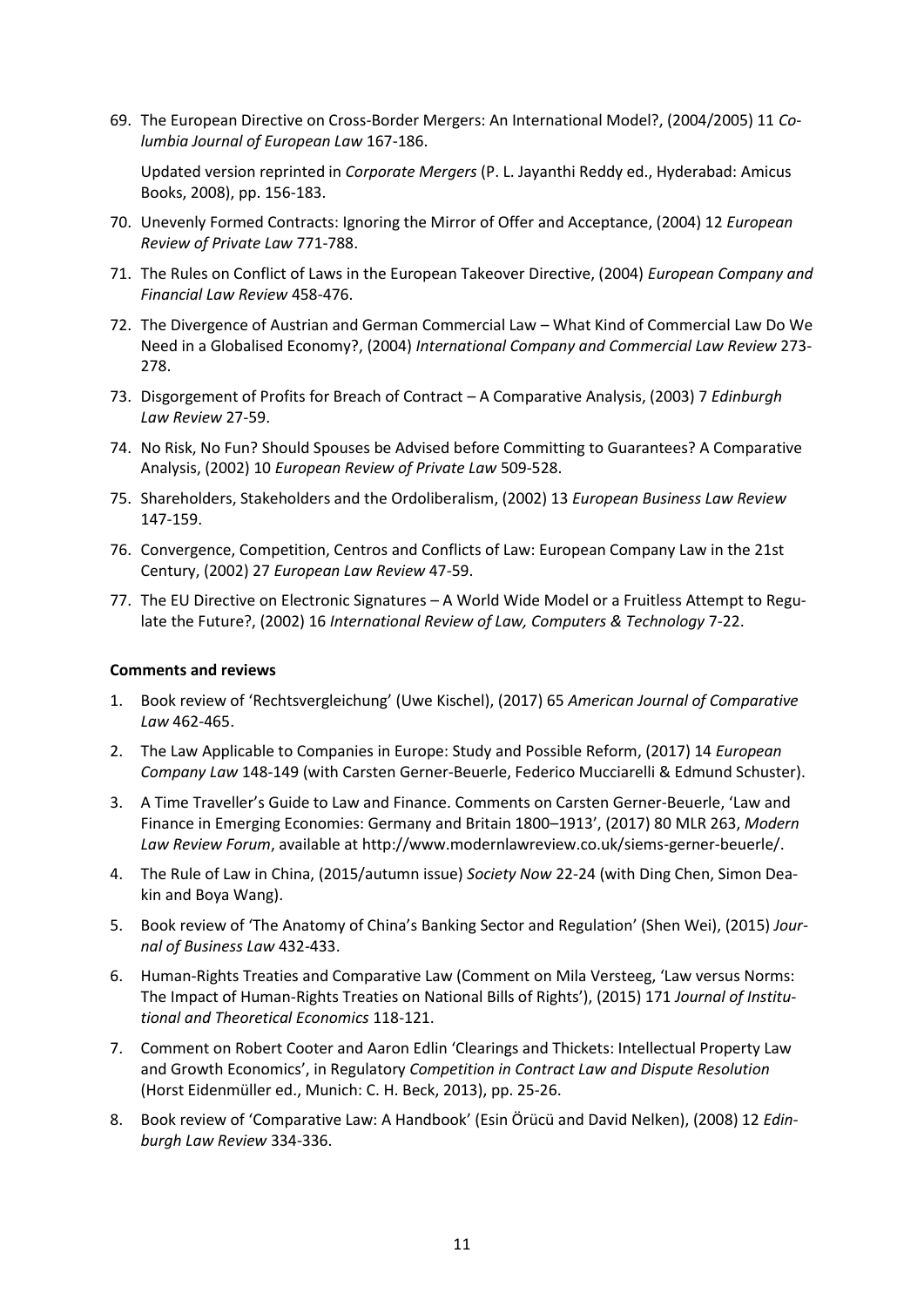- 9. Book review of 'The Law of Banking in Scotland' (Lorne D. Crerar), (2007) 8 *The Journal of the Law Society of Scotland* 47.
- 10. Diversity in Shareholder Protection in Common Law Countries, (2007) 5/1 *CESifo DICE Report – Journal for Institutional Comparisons* 3-9 (with Priya Lele).
- 11. Shareholder Protection Across Countries Is the EU on the Right Track?, (2006) 4/3 *CESifo DICE Report – Journal for Institutional Comparisons* 39-43.
- 12. Student Profile: Mathias M Siems, Berlin, Germany, The LL.M. Programme of the University of Edinburgh, (2002) 2 *International Graduate* 34.

## **Reports and datasets**

- 1. Study on the Law Applicable to Companies, Report for EU Commission, DG Justice, commissioned by LSE Enterprise, 2016, available at https://dx.doi.org/10.2838/527231 (with Carsten Gerner-Beuerle, Federico Mucciarelli and Edmund Schuster).
- 2. Leximetric Datasets at Centre for Business Research, University of Cambridge, 2016 (edited with John Armour and Simon Deakin), available at http://www.cbr.cam.ac.uk/datasets/
	- CBR Labour Regulation Index Dataset 1970-2013 (117 countries)
	- CBR Extended Shareholder Protection Index 1990-2013 (30 countries)
	- CBR Extended Creditor Protection Index 1990-2013 (30 countries)
- 3. Dataset of Project on Cross-Citations between Supreme Court in Europe, 2013 (with Martin Gelter), available at http://www.cross-citations.blogspot.com
- 4. Project on Mapping Legal Research (with Daithí Mac Síthigh)
	- Dataset of survey across five law schools in the UK, Ireland and Germany, 2013/14, available at http://www.mappingmethods.blogspot.co.uk
	- Online Supplement: UK law schools and UEA pilot study, 2012, available at http://ssrn.com/abstract=2097698
- 5. Supplement for Project on Law and Finance of Share Repurchases in Europe, 2011 (with Amedeo De Cesari), available at http://ssrn.com/abstract=1950153
- 6. Previous CBR datasets of Project on Law, Finance, and Development (2006-2009), available at http://www.cbr.cam.ac.uk/research/research-projects/completed-projects/law-finance-development/#item-2/
	- Shareholder Protection Index 1970-2005 (5 countries) (with Priya Lele)
	- Shareholder Protection Index 1995-2005 (25 countries) (with nine co-authors)
	- Creditor Protection Index 1970-2005 (5 countries) (with John Armour, Priya Lele and Viviana Mollica).
	- Creditor Protection Index 1995-2005 (25 countries) (with nine co-authors)
	- Labour Regulation Index, 1970-2005 (5 countries) (with Simon Deakin and Priya Lele)
- 7. Report to Russian Center for Capital Market Development: Comparative Analysis on Legal Regulation of the Liability of Members of the Board of Directors and Executive Organs of Companies, 318 pages, 2006, available at http://ssrn.com/abstract=1001990 (in English) and available at http://ssrn.com/abstract=1001991 (in Russian) (with Bernard Black, Brian Cheffins, Martin Gelter, Hwa-Jin Kim, and Richard Nolan).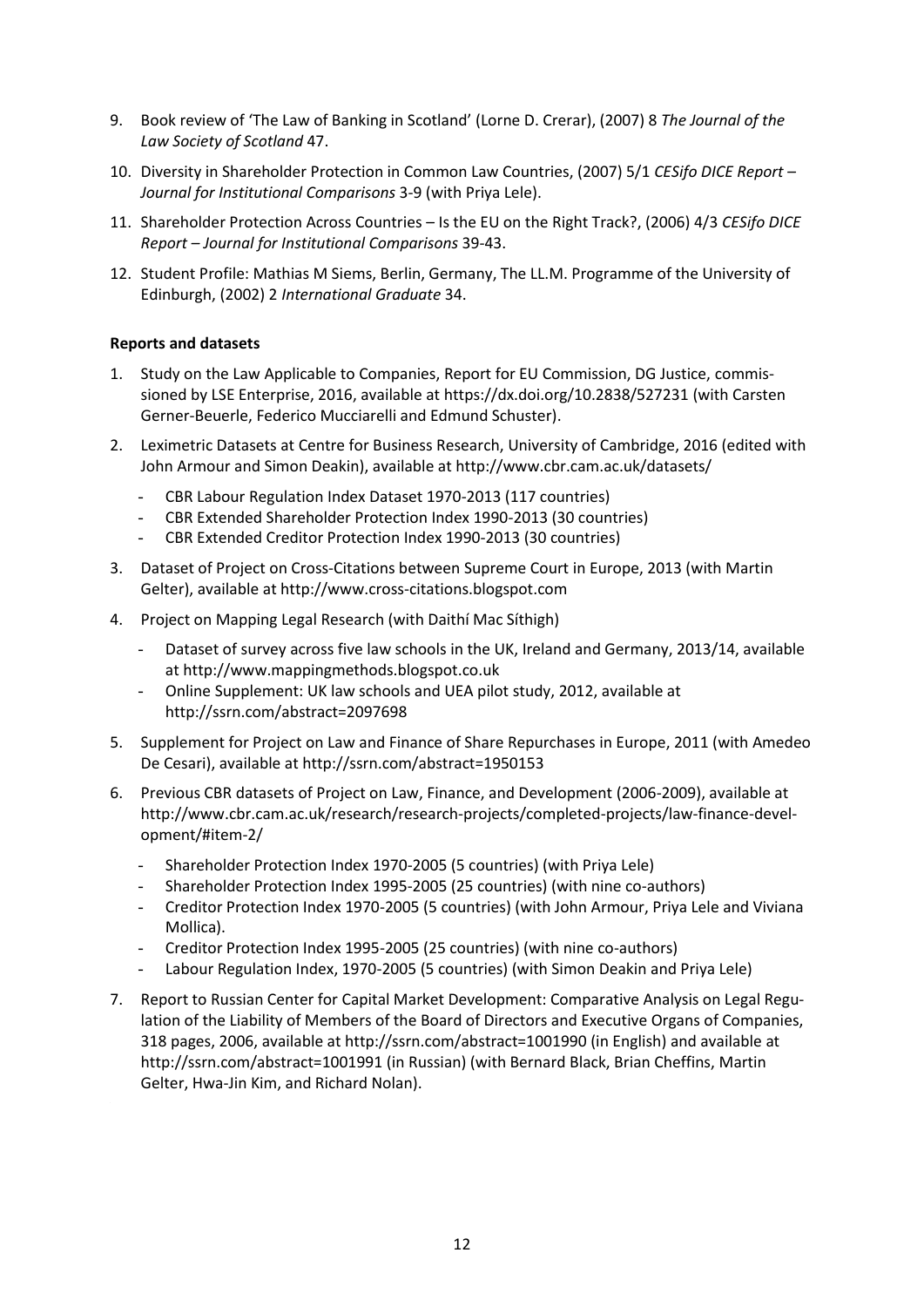## **Publications in German**

## **Monographs**

- 1. Die Konvergenz der Rechtssysteme im Recht der Aktionäre Ein Beitrag zur vergleichenden Corporate Governance in Zeiten der Globalisierung (*The convergence of legal systems in shareholder law – A study on comparative corporate governance in the era of globalisation*), 597 pages, Tübingen: Mohr Siebeck, 2005.
- 2. Kaufmannsbegriff und Rechtsfortbildung Die Transformation des deutschen Handelsrechts (*Definition of merchant and judge-made law: The transformation of German commercial law*), 260 pages, Munich: Verlag V. Florentz, 2003.
- 3. Der personelle Anwendungsbereich des Handelsrechts nach dem Handelsrechtsreformgesetz Kaufmannsbegriff und Rechtsfortbildung (*The subjective scope of German commercial law after the reform of the Commercial Code*), 248 pages, Munich: Verlag V. Florentz, 2000.

## **Contributions to annotated codes**

- 1. Kölner Kommentar zum Aktiengesetz, Kommentierung zur Europäischen Aktiengesellschaft (*Annotated Code on the European Company (SE)), Cologne: Carl Heymanns Verlag: 3<sup>rd</sup> edition, Vol*ume 8/1, 2011, pp. 7-72 (introduction); Volume 8/2, 2010, pp. 1-287 (the one-tier board structure of the SE); 4<sup>th</sup> edition, Volume 1, 2021, pp. 1-67 (introduction); Volume 2, 2021, pp. 1-328 (the one-tier board structure of the SE) (with Moritz Müller-Leibenger).
- 2. Spindler/Stilz (eds.), AktG, Kommentar (*Annotated Code on the German law on joint-stock com*panies), Munich: C. H. Beck Verlag: 1<sup>st</sup> edition, 2007, pp. 1465-1489; 2<sup>nd</sup> edition, 2010, pp. 2260-2268; 3<sup>rd</sup> edition, 2015, pp. 2260-2288; 4<sup>th</sup> edition, 2019, pp. 2448-2476 (all §§ 131, 132 AktG).
- 3. Schall (ed.), Companies Act Kommentar (*Annotated Code on the UK Companies Act 2006*), Munich: C. H. Beck Verlag, 2014, pp. 415-495 (ss. 281-361) and pp. 631-687 (ss. 540-609).

## **Journal articles**

- 1. Zitate ausländischer Höchstgerichte in der Rechtsprechung des OGH (*Citations of foreign supreme courts in the case law of the Austrian Supreme Court*), Österreichische Richterzeitung (RZ) 2015, 98-106 (with Martin Gelter).
- 2. Der Schutz von Aktionären im Rechtsvergleich: Eine leximetrische und ökonometrische Untersuchung (*The protection of shareholders across countries: a leximetric and econometric analysis*), Zeitschrift für das gesamte Handels- und Wirtschaftsrecht (ZHR) 173 (2009), 119-141 (with Priya Lele).
- 3. Die epistemologischen Grundlagen des chinesischen Vertragsrechts im Rechtsvergleich (*The epistemological foundations of Chinese contract law in a comparative perspective*), Hanse Law Review 5 (2009), 1-17.
- 4. Aller guten Dinge sind zwei: Lehren aus der Entwicklung der SE für die EPG (*Second time lucky: What the SE can teach us about the European Private Company (SPE)*), Der Konzern 2008, 393- 401 (with Erik Rosenhäger and Leif Herzog).
- 5. Die neue Verbraucherkreditrichtlinie und ihre Folgen (*The new Consumer Credit Directive and its effects*), Europäische Zeitschrift für Wirtschaftsrecht (EuZW), 2008, 454-458.
- 6. Numerische Rechtsgeschichte: Sind juristische Zeitreihen sinnvoll? (*Numerical legal history: Are legal time-series useful?*), Zeitschrift für Neuere Rechtsgeschichte (ZNR) 30 (2008), 65-77.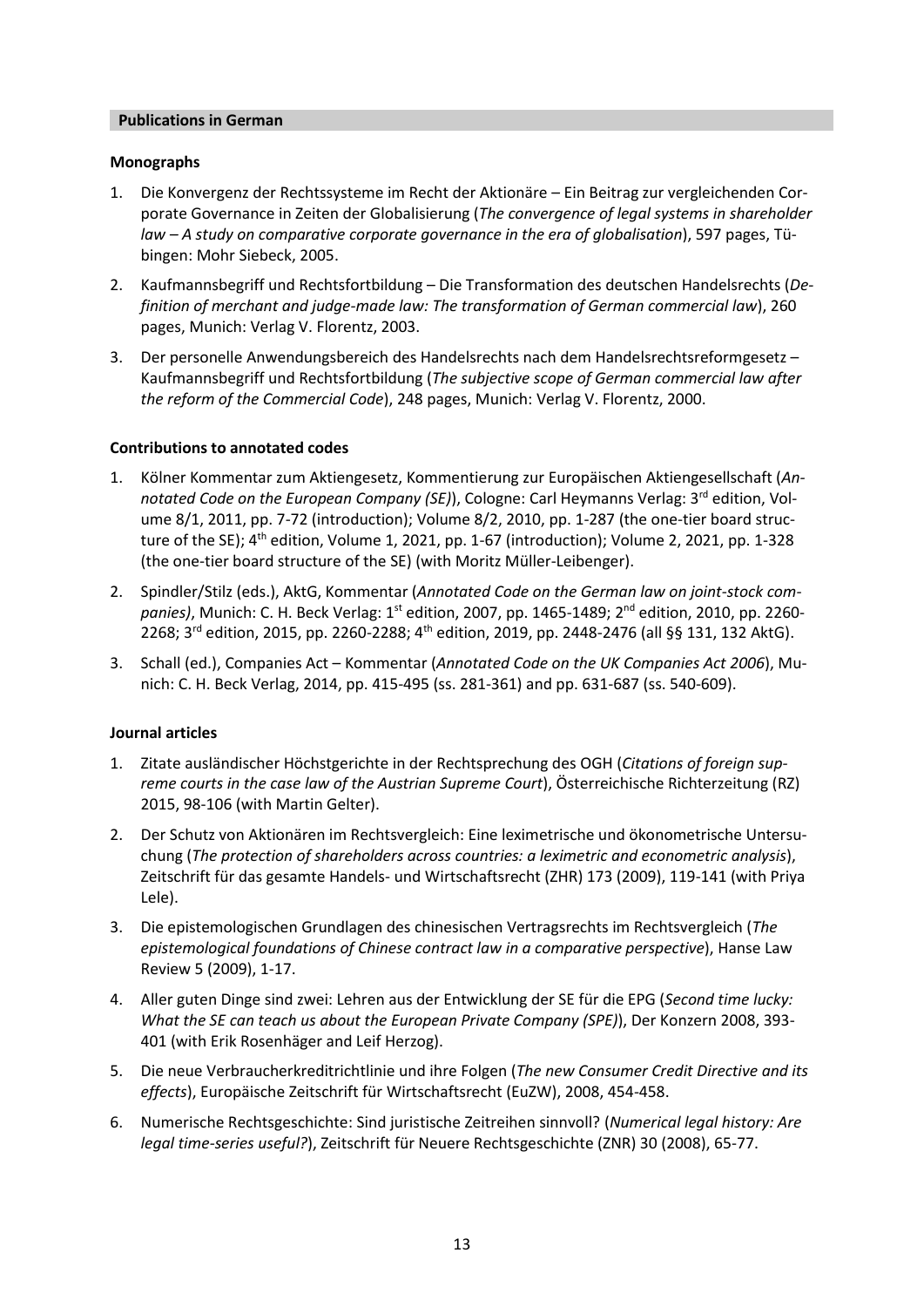- 7. Statistische Rechtsvergleichung (*Statistical comparative law*), Rabels Zeitschrift für ausländisches und internationales Privatrecht (RabelsZ) 72 (2008), 354-390.
- 8. Wie häufig werden Zeitschriften und Kommentare zum BGB in der Literatur zitiert? (*How often are journals and books on the German Civil Code cited in the literature?*), Zeitschrift für das gesamte Schuldrecht (ZGS) 2008, 90-91.
- 9. Tschüss Deutschland nun auch im Personengesellschaftsrecht? Deutsche und französische Rechtsanwaltskanzleien als LLPs (*Good-bye Germany now also in partnership law? – German and French law firms as LLPs*), Zeitschrift für Vergleichende Rechtswissenschaft (ZVglRWiss) 107 (2008), 60-78.
- 10. Die Logik des Schutzes von Betriebsgeheimnissen (*The logic of the protection of trade secrets*), Wettbewerb in Recht und Praxis (WRP) 2007, 1146-1151.
- 11. Verletzung des Bankgeheimnisses: "Kirch" und "Jackson" im Rechtsvergleich (*The banker's duty of confidentiality: A comparative analysis of 'Kirch' and 'Jackson'*), Zeitschrift für Vergleichende Rechtswissenschaft (ZVglRWiss) 106 (2007), 203-216.
- 12. Befangenheit bei Verwaltungsratsmitgliedern einer Europäischen Aktiengesellschaft (*Conflicts of interests of board members of a European Company (SE)*), Neue Zeitschrift für Gesellschaftsrecht (NZG) 2007, 129-132.
- 13. SEVIC: Der letzte Mosaikstein im Internationalen Gesellschaftsrecht der EU? (*SEVIC: The last jigsaw piece in the conflict of company laws in the EU?*), Europäische Zeitschrift für Wirtschaftsrecht (EuZW) 2006, 135-140.
- 14. Anspruchsziele bei betrügerischen Täuschungen des Kapitalmarktes (*Remedies for securities fraud*), Zeitschrift für Rechtsvergleichung (ZfRV) 2005, 184-189.
- 15. Das private Nachbarschaftsrecht zwischen Mietern Wie viel Schutz ist für Mieter benachbarter Wohnungen notwendig? (*Private neighbour law between tenants – How much protection is needed?*), Juristische Schulung (JuS) 2005, 884-887*.*
- 16. Welche Auswirkung hat das neue Verfolgungsrecht der Aktionärsminderheit? Eine rechtsvergleichende Folgenanalyse des § 148 AktG-E (*What will be the effect of the new German law on shareholder actions? – A comparative analysis*), Zeitschrift für Vergleichende Rechtswissenschaft (ZVglRWiss) 104 (2005), 376-394*.*
- 17. Kollisionsrechtlicher Verbraucherschutz: Gibt es ein Patentrezept? (*The conflict of law rules on consumer protection: Is there a panacea?*), Zeitschrift für Gemeinschaftsprivatrecht (GPR) 2005, 158-163.
- 18. Verletzerfreundliche Auslegung oder Vorsichtsprinzip bei Persönlichkeitsrechtsverletzungen durch die Medien? (*The invasion of personal privacy in case of ambiguous statements of the media*), Zeitschrift für Medien- und Kommunikationsrecht (AfP) 2004, 485-489.
- 19. Die Harmonisierung des Internationalen Deliktsrechts und die Einheit der Rechtsordnung (*The harmonisation of conflict of tort laws and the unity of legal systems*), Recht der Internationalen Wirtschaft (RIW) 2004, 662-667.
- 20. Die Idee des Neoliberalen im deutschen Recht (*The idea of neoliberalism in German law*), Rechtstheorie 35 (2004), 1-18.
- 21. Führen alle Wege aus dem Dschungel nach Rom? Möglichkeiten und Grenzen der Vereinheitlichung des internationalen Privatrechts (*Do all roads out of the jungle lead to Rome? – Prospects and risks of unifying private international law*), Zeitschrift für Gemeinschaftsprivatrecht (GPR) 2003/2004, 66-70.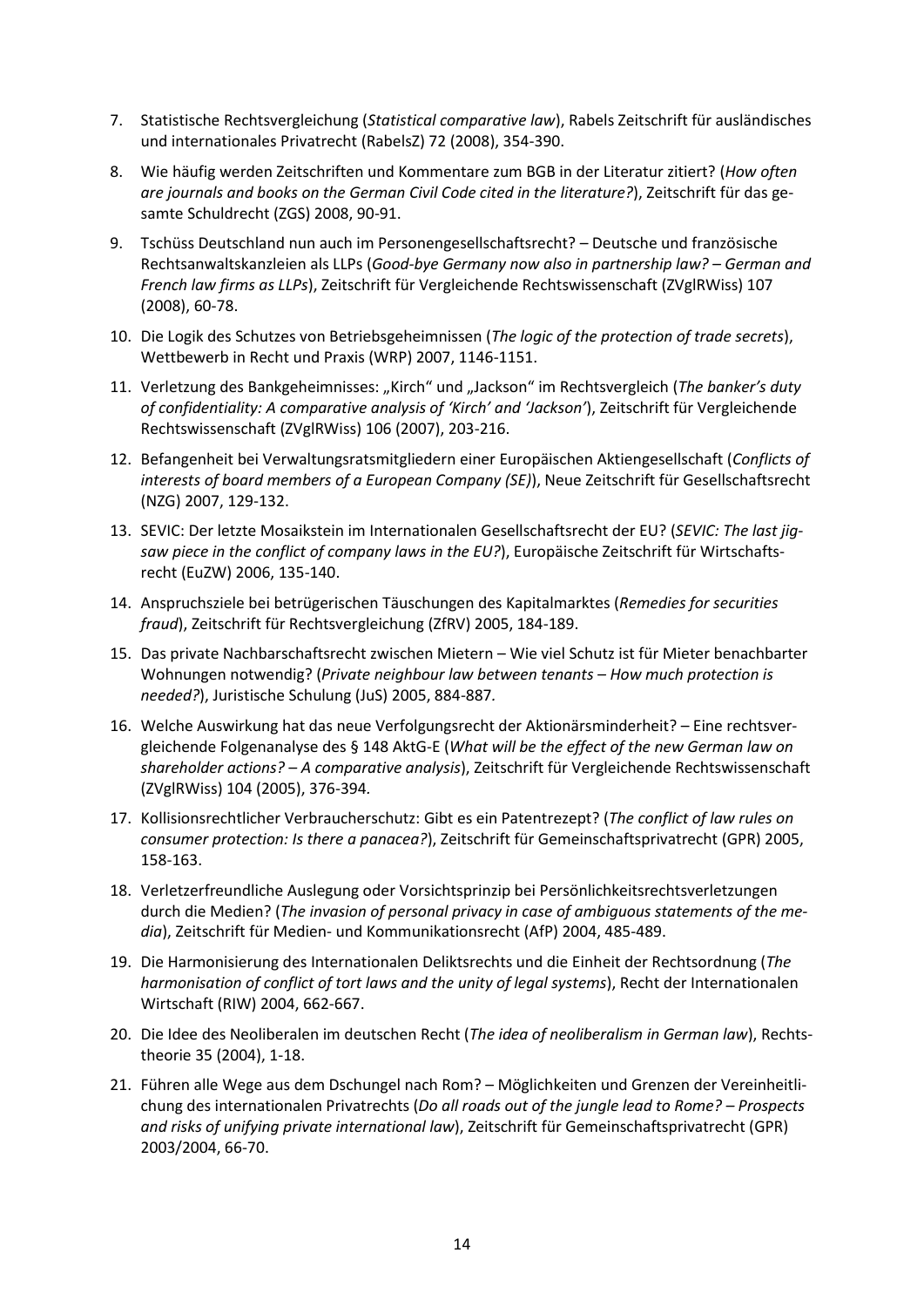- 22. Fünf Jahre neuer Kaufmannsbegriff eine Bestandsaufnahme der Rechtsprechung (*Five years after the reform of the German commercial law – A summary of recent decisions*), Neue Juristische Wochenschrift (NJW) 2003, 1296-1298.
- 23. Der anonyme Aktionär The anonymous shareholder L'actionnaire anonyme (*The anonymous shareholder*), Zeitschrift für Unternehmens- und Gesellschaftsrecht (ZGR) 2003, 218-235.
- 24. Die Rechtsfähigkeit der Gesellschaft bürgerlichen Rechts in Deutschland Ein Vorbild für Österreich? (*The legal capacity of the partnership in Germany – A model for Austria?*), Wirtschaftsrechtliche Blätter (wbl) 2002, 149-153 (with Oliver Maaß).
- 25. Neue Medien im UK Company Law Eine rechtsvergleichende Darstellung der Companies Act 1985 (Electronic Communications) Order 2000 (*New technologies in UK company law – A comparative analysis of the Companies Act 1985 (Electronic Communications) Order 2000*), Recht der Internationalen Wirtschaft (RIW) 2002, 202-207.
- 26. Der Neoliberalismus als Modell für die Gesetzgebung? (*Should neoliberalism be a model for lawmaking?*), Zeitschrift für Rechtspolitik (ZRP) 2002, 170-174.
- 27. Effektivität und Legitimität einer Richtlinienumsetzung durch Generalklauseln (*Effectiveness and legitimacy of implementing EU Directives through general provisions*), Zeitschrift für Europäisches Privatrecht (ZEuP) 2002, 747-753.
- 28. Der Preis ist heiß Die Angemessenheit der Gegenleistung bei Übernahmeangeboten (*What kind of consideration is necessary in take-over bids?*), Zeitschrift für Wirtschafsrecht (ZIP) 2002, 926-929 (with Jörg Rodewald).
- 29. Globale Haftungsklauseln im Bürgschaftsrecht (*All monies clauses in guarantees*), Juristische Schulung (JuS) 2001, 429-434.
- 30. Die Vermögensverwaltung im HGB Gewerbebegriff und Vermögensverwaltungsgesellschaften (*The administration of property in the German Commercial Code*), Neue Zeitschrift für Gesellschaftsrecht (NZG) 2001, 738-742.
- 31. Die Umsetzung der EU- Richtlinie zu vergleichender Werbung in deutsches Recht (*The implementation of the EU Directive on comparative advertising in Germany*), Zeitschrift für Europäisches Privatrecht (ZEuP) 2001, 686-696.
- 32. Haftung für die "frohe Botschaft" Rechtsfolgen falscher Ad-hoc-Mitteilungen (Liability for *wrongful disclosure of significant events in capital market law*), Betriebs-Berater (BB) 2001, 2437-2440 (with Jörg Rodewald).
- 33. Der Regierungsentwurf für ein Gesetz zur Namensaktie und zur Erleichterung der Stimm-rechtsausübung (NaStraG) (*The proposed 'NaStraG' statute on registered shares and shareholder voting rights*), Neue Zeitschrift für Gesellschaftsrecht (NZG) 2000, 626-631.
- 34. Die Begrenzung der Nachhaftung gem. § 160 HGB, § 736 II BGB (*Limitations on continuing liability in partnerships according to ss. 160 HGB, 736 BGB*), Wertpapier-Mitteilungen (WM) 2000, 2328-2334 (with Oliver Maaß).
- 35. Die selbständige Anschlussberufung im Verwaltungsprozess (*The independent counter-appeal in administrative procedure*), Neue Zeitschrift für Verwaltungsrecht (NVwZ) 2000, 160-161.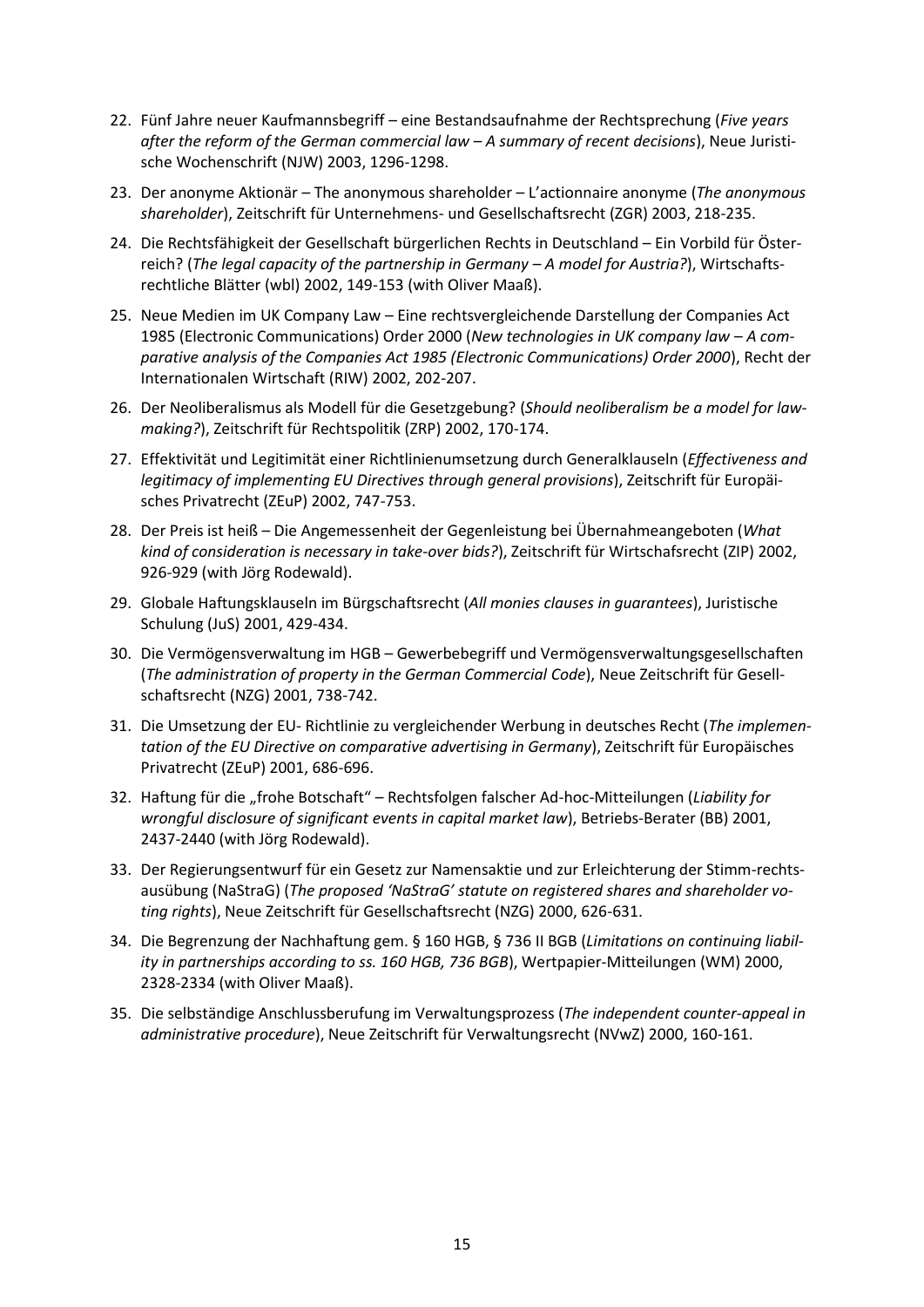# **Case notes and comments**

- 1. Cases notes in Entscheidungssammlung zum Wirtschafts- und Bankrecht (WuB) II C § 15a HGB 1.11 (January 2011), § 730 BGB 1.07 (March 2007), § 317 AktG 2.06 (October 2006), § 13 GmbHG 1.06 GmbHG (July 2006), WuB II C, § 57 AktG 1.06 (March 2006), WuB II C, § 30 GmbHG 5.05 (July 2005), WuB II C, § 55 GmbHG 1.05 (May 2005), § 35 GmbHG 1.03 (October 2003), WuB II C, § 34 GmbHG 1.02 (August 2002).
- 2. Konsequenzen der Zentralisierungsbestrebungen der Wertpapiermarktaufsicht Echo zu Benner (*Consequences of a centralised financial services agency – Comment on Benner*), Zeitschrift für Rechtspolitik (ZRP) 2002, 491.
- 3. Case note in Entscheidungen zum Wirtschaftsrecht (EWiR) 2002, § 142 AktG 1/02, 49-50.
- 4. Neues Handelsrecht Echo zu Bülow/Arzt (*The new German commercial code – Comment on Bülow and Arzt*), Juristische Schulung (JuS) 1998, 1176.

# **Presentations**

*Australia*: Workshop on 'Banking Systems in the Crisis: The Faces of Liberal Capitalism', University of New South Wales (UNSW), Sydney (9/11)

*Belgium*: Conference on 'Cross-border Corporate Mobility in Europe', Maastricht University Campus Brussels (9/19); Conference on Empirical Legal Studies in Europe (CELSE), Leuven (5/18); Workshop on 'The Method and Culture of Comparative Law', Ghent University (5/14)

*Brazil*: Conference of the World Interdisciplinary Network for Institutional Research (WINIR), Rio de Janeiro (9/15)

*Canada*: Conference of the Law and Society Association (LSA), Toronto (6/18)

*China*: The 21st Century Commercial Law Forum, 13th International Symposium 2013, Tsinghua University, Beijing (10/13); 57th Lecture of the Research Center of Law and Economics, China University of Political Science and Law (CUPL), Beijing (10/13); Guest lecture, KoGuan Law School, Shanghai Jiao Tong University (SJTU) (1/11)

*Cyprus*: Guest lectures, University of Cyprus, Nicosia (11/16)

*Denmark*: Seminar on 'Shareholders' Duties', Aarhus University (11/15); Workshop on Corporate Governance, Copenhagen Business School (6/09)

*Finland*: Symposium on 'Legal Pluralism as Legal Culture', University of Lapland (12/14)

*France*: Workshop of the Special Interest Group (SIG) on Business and Financial Law of the European Law Institute (ELI), Catholic University of Lille (1/19); Research seminar, HEC Paris (9/17); Conference of the European Association of Law and Economics (EALE), Aix-en-Provence (9/14); Workshop on 'Economics and law in Europe in the 20th century', Universities Paris Nanterre and Dauphine (9/14); European School of New Institutional Economics (ESNIE), Cargèse, Corsica (5/08)

*Germany*: LawFin Seminar, Center for Advanced Studies on the Foundations of Law and Finance, Goethe University Frankfurt (1/20); Workshop on 'Experimental Comparative Law', Max Planck Institute for Research on Collective Goods, Bonn (5/19); Law and Economics Workshop, University of Bonn (7/18 and 7/11); International Seminar on the New Institutional Economics on 'Does the law deliver?', Regensburg (6/14); Conference of the European Association of Law and Economics (EALE), Hamburg (9/11); International Seminar on the New Institutional Economics on 'Jurimetrics', Kloster Eberbach (6/09); Research seminar, Max Planck Institute for Research on Collective Goods, Bonn (4/08); Conference of the Law and Society Association (LSA), Berlin (7/07); Forum Corporate Law, Center for Business & Corporate Law, Heinrich Heine University Düsseldorf (7/05)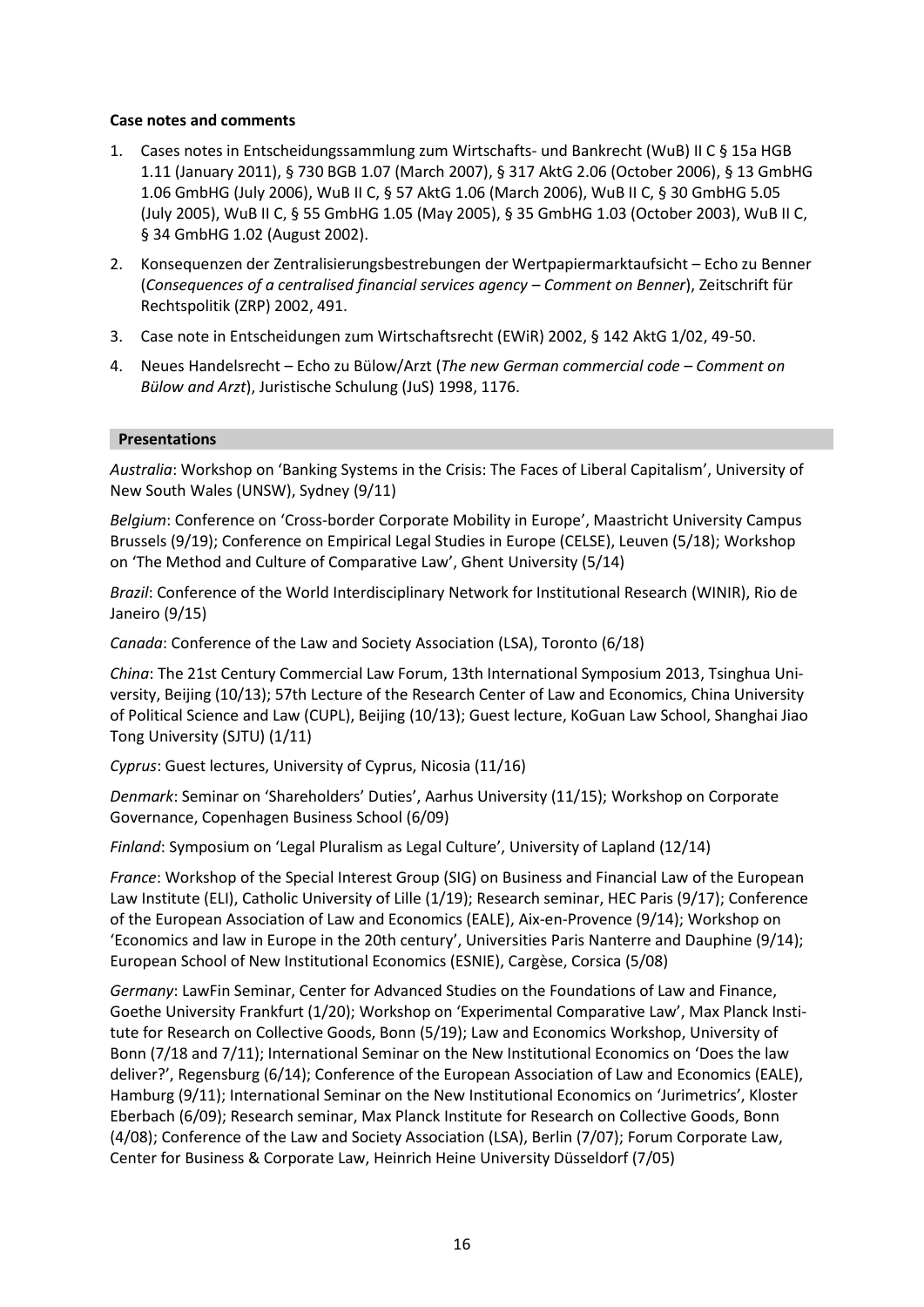*Hungary*: Workshop on 'Objectives, Methods and Perspectives of Contextual Analysis in Comparative Law', Hungarian Academy of Sciences, Budapest (5/16)

*India*: Guest lectures, National Law University Delhi and Jindal Global Law School (4/18)

*Ireland*: Conference of the Irish Society of Comparative Law (ISCL), University College Dublin (4/11)

*Italy*: Research seminar, Roma Tre University (5/19); Guest lecture, University of Verona (3/19); Workshop on 'Digital Dictatorship or Digital Republic? Law and Ethics of China's Social Credit System', EUI, Florence (1/19); Workshop on 'Investigating the Impact of Law through Interdisciplinary Research', Monash University Prato Centre(4/18); Conference of the International Corporate Governance Society (ICGS), Rome (9/17); Research seminars, Free University of Bozen-Bolzano and University of Modena & Reggio Emilia (5/17); Conference of the European Association of Law and Economics (EALE), Bologna (9/16); Young Comparatists Conference of the Associazione Italiana di Diritto Comparato (A.I.D.C.), Campobasso (5/16); Workshop on 'Methodology in the New Legal World', EUI, Florence (3/14); Conference of The International Society for New Institutional Economics (ISNIE), Florence(6/13); Highest Courts Workshop organised by the Hague Institute for the Internationalisation of Law (HiiL), Bologna (11/09); Research seminar, EUI, Florence (1/04)

*Japan*: 20th Congress of the International Academy of Comparative Law (IACL), Fukuoka (7/18); Symposium on Comparative Law, Kyoto University (7/16); Workshop on 'The Shifting Meaning of Legal Certainty', Kyushu University, Fukuoka (7/16); Guest seminar, Kyushu University, Fukuoka (10/13); Kyushu University Law Conferences on 'Collective Actions' and 'Networked Governance, Transnational Business and the Law', Fukuoka (2/13 and 2/11); Guest seminars at Keio University, Tokyo, and Chiba University, Chiba-shi (4/10)

*Korea*: The NEXT Corporate Governance Conference on 'Global and Regional Trends in Corporate Governance', Seoul (9/18)

*Mexico*: Conference of the Law and Society Association (LSA), Mexico City (6/17)

*Netherlands*: Conference celebrating the 25th Anniversary of the Maastricht Journal of European and Comparative Law, Maastricht University (6/18); Conference on Legal Aspects of Data Science, Tilburg University (5/18); Fifth Empirical Legal Studies Workshop, University of Amsterdam (1/18); Research seminar, Amsterdam Center for Law & Economics (ACLE), Amsterdam University (4/18); Round Table on 'Alternative Approaches to Legal Convergence', Maastricht University (10/16); Conference on Empirical Legal Studies in Europe (CELSE), Amsterdam (6/16); International Conference on 'Consumers Without Borders', Maastricht University (9/15); Conference on 'Interaction between Legal Systems', Leiden University (1/15); International Distinguished Lecture of the ZIFO Institute for Financial and Corporate Law, VU University Amsterdam (1/14); Research seminar, Programme on Behavioural Approaches to Contract and Tort (BACT), Erasmus University Rotterdam (6/12); Workshop on 'Competition Between Civil Justice Systems', Erasmus University Rotterdam (3/12); Conference on 'Does Law Matter? On Law and Economic Growth', The Royal Netherlands Academy of Arts and Sciences (KNAW), Amsterdam (10/11); Research seminar, Centre for the Study of European Contract Law (CSECL), University of Amsterdam (3/11); Workshop on Legal Research Methods, Tilburg University (10/09); Symposium on 'Towards a European Legal Methodology', Tilburg University (6/08)

*Poland*: CECL Conference on 'Company Law Reform in Central and Eastern Europe', Warsaw (6/16)

*Portugal*: Conference of the Spanish Association of Law and Economics (AEDE), Porto (6/19); Conference on 'Interdisciplinary Futures: 'Open the Social Sciences' 20 Years Later', Calouste Gulbenkian Foundation, Lisbon (1/17)

*Singapore*: Research seminar, Centre for Cross-Borde[r Commercial Law in Asia,](http://centres.smu.edu.sg/cebcla/) Singapore Management University (SMU) (4/17); Research seminar, Centre for Law & Business, National University of Singapore (NUS) (12/15); Conference on 'Shareholder Power', National University of Singapore (NUS) (3/14)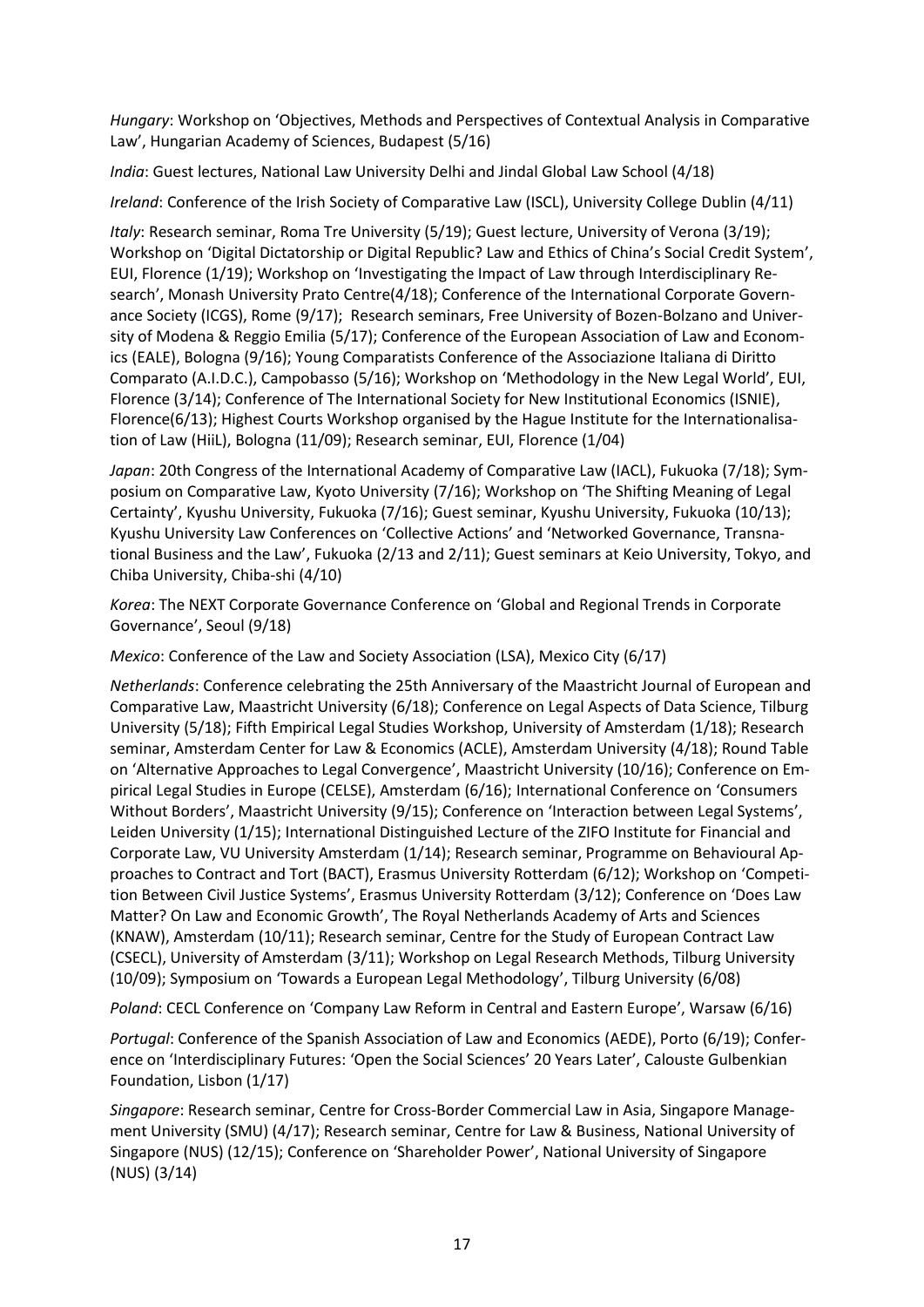*Spain*: International congress on 'Interés social y gobierno corporativo', Universidad CEU San Pablo, Madrid (4/19); Workshop on 'Corporate Governance at the Crossroads', Center for Advanced Study in the Social Sciences, Juan March Institute, Madrid (9/13)

*Switzerland*: Congress of the International Association of Legal Methodology (IALM), Geneva (2/14)

*Taiwan*: Conference of the Asian Law and Economics Association (AsLEA), Taipei (6/14)

*UK - London*: Global Shareholder Stewardship Conference, KCL (9/19); Conference on 'Regulating the Tyrell Corporation: Company Law and the Emergence of Novel Beings', Wellcome Collection (10/18); Conference of the European Association of Law and Economics (EALE), University of Liverpool in London (9/17); Law & Economics Workshop, KCL (2/17); Workshop on 'Global Social Indicators: Constructing Transnational Legitimacy', KCL (3/16); Research seminars, SOAS (1/16 and 1/11); Presentations at project meetings with Steering Committee for 'Study on the Law Applicable to Companies', LSE (1/16 and 5/15); Seminar of the Transnational Regulatory Governance Research Group, KCL (9/15); Conference of the Society for the Advancement of Socio-Economics (SASE), LSE (7/15); Workshop on 'Thinking about Law Comparatively', QMUL (3/15); London Roundtable on 'Transnational Private Law Theory: Research & Teaching Methods', KCL (11/14); Conference of the World Interdisciplinary Network for Institutional Research (WINIR), Greenwich University (9/14); Law & Economics Forum, LSE (2/14); Journal of Comparative Law Workshops on 'Interdisciplinary Study and Comparative Law', SOAS (2/14 and 7/13); Research seminars, IALS (12/13 and 6/13); Research seminar, London Centre for Corporate Governance and Ethics (LCCGE), Birkbeck (4/12); Law & Finance Workshop, UCL (10/10); Guest lecture, KCL, Department of Management (2/10); Workshop of the ESRC World Economy and Finance Research Programme, Birkbeck (5/06)

*UK - other*: Conference of the Society of Legal Scholars (SLS), Durham (9/21); Workshop on 'Remedying Wrongs on a Decentralized Internet: An Exploratory Dialogue', University of Oxford (3/19); Comparative Law Discussion Group, University of Oxford (11/17); Conference of the UK Branch of the International Association of Legal and Social Philosophy (IVR), Sheffield (11/17); Guest lecture, Lancaster University (11/16); Seminar of the British Association of Comparative Law (BACL), York (9/15); Corporate Governance Workshop, University of Hertfordshire (6/15); Workshop on 'Images and Imagination in Theorising about Law', University of Oxford (5/15); Research seminars, Durham University (1/15 and 4/12); Research seminars, Centre for Corporate and Commercial Law (3CL), University of Cambridge (11/13 and 5/12); Conference of the Cambridge Journal of International and Comparative Law (CJICL), Cambridge (5/13); North East Regional Obligations Group (NEROG), Sheffield (7/12); Seminar of the British Association of Comparative Law (BACL) and Conference of the Society of Legal Scholars (SLS), Cambridge (9/11); Research seminars, University of East Anglia (10/10 and 1/09); Conference of The International Society for New Institutional Economics (ISNIE), Stirling (6/10); Research seminar, University of Manchester (11/09); Reflexive Governance Workshop, Centre for Business Research (CBR), University of Cambridge (6/09); Research seminar, University of Glasgow (2/08); CBR Corporate Governance Seminar Series, University of Cambridge (1/08); Conference on 'Evolutionary and Reflexive Approaches to Corporate Governance', Centre for Business Research (CBR), University of Cambridge (12/07); Research seminar, University of Edinburgh (10/07); CBR Summit on Innovation and Governance, University of Cambridge (3/06)

*US*: Conference of the Law and Society Association (LSA), Washington DC (6/19); Conference of the Law and Development Institute (LDI), Tulane University, New Orleans (4/15); Comparative Corporate Governance Distinguished Lecture, Fordham University, New York (11/11); Conference on Empirical Legal Studies (CELS), Chicago and New York (11/11 and 11/07); Visiting Researcher Seminar, Harvard Law School, Cambridge Mass. (11/04)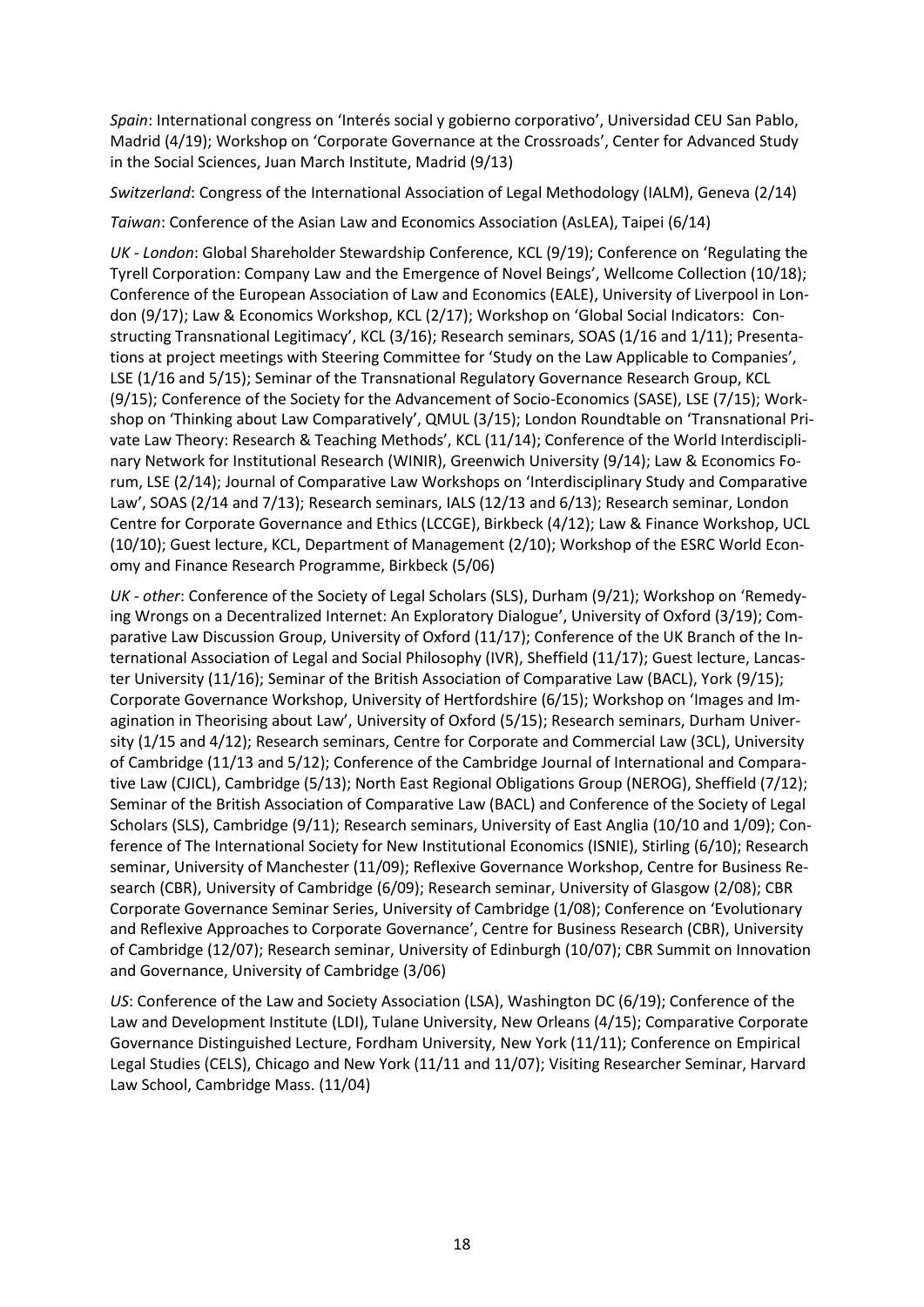# **Teaching**

*Company Law* (Durham, LL.B. and LL.M, 1/12 - 6/15; UEA, LL.B. and LL.M., 9/08 - 6/11; Edinburgh, LL.B. and LL.M., 9/06 - 5/08); *Comparative Corporate Governance* (Durham, LL.M., 10/14 - 12/18; UEA, LL.M., 9/10 - 12/10; Radzyner Law School, LL.B., 12/09 - 1/10)

*European Banking and Securities Law* (Edinburgh, LL.M., 9/07 - 5/08); *Securities Law* (Durham, LL.M., 1/15 - 6/16; RGSL, LL.B. and LL.M., 3/05 - 4/05, 1/06 - 2/06, 4/13); *International Banking Law* (RGSL, LL.M., 8/05 - 9/05); *Investment Firms and Regulatory Compliance* (RGSL, LL.M., 7/08 and 4/09); *Regulatory Competition and Harmonisation in Commercial Law* (EUI, 12/21)

*Comparative Law* (EUI, Ph.D. and LL.M., since 10/19; Durham, LL.M., since 10/2015; Edinburgh, LL.B., 9/07 - 5/08); *European Contract Law* (CEU, LL.M., 8/09; Edinburgh, LL.M., 1/07 - 5/07); *German Private and Commercial Law* (Edinburgh, LL.B., 1/07 - 5/07); *Summer School in European Business Law* (Düsseldorf, undergraduate and LL.M., 7/05, 8/06, 8/07)

*Research Methods for Law* (Durham, LL.M. and Ph.D., 10/15 - 12/18; IALS, London, Ph.D., 1/06; UEA, LL.M and Ph.D., 9/08 - 6/11; Edinburgh, LL.M. and Ph.D., 3/08); *Empirical Legal Research* (EUI, Ph.D. and LL.M., 10/20)

*Courses on German law*: introduction to legal studies, unjustified enrichment, banking law, contract law and revision courses in private law (Bucerius Law School, Hamburg, LL.B., 4/02 - 7/03); seminars on property law (Humboldt-University, Berlin, undergraduate programme, 10/01 - 2/02); seminars for post-graduate trainees (*Referendararbeitsgemeinschaft*) and presentations on the new German law of obligations (Andersen Luther, Berlin, 12/01 - 3/02)

## **PhD supervision and examination**

*PhD supervisions as principal supervisor*: Dorota Nowacka, Guillem Gabriel Pizarro and Pranav Putcha (EUI, since 9/21); Dominik Dworniczak (EUI, since 9/20); Folker De Witte, Theodora Kostoula and Vasiliki Yiatrou (all at EUI, since 9/19); Olatunji Jayeola (Durham, 1/16 - 9/19); H. Kubra Kandemir (Durham and UEA, 1/11 - 1/15); Melih Sonmez (Durham and UEA, 4/11 - 1/15); David Gibbs (UEA, 10/09 - 6/11 [completed in 6/14]); Tian Shu Zhou (Edinburgh, 9/07 - 8/08 [completed in 6/12])

*PhD supervisions as second supervisor*: Hui Sun (Durham, 10/17 - 8/21); Gretta Dai (10/18 - 9/20); Parintira Tanawong (Durham, 3/16 - 3/20); Oludara Awolalu (Durham, 10/13 - 9/17); Daniel Cash (Durham, 5/14 - 11/16); Maheran Mohamed, Joanna Cummin, Marie-Hélène Ferguson and Antje Kreutzmann (all at UEA, 2/09 - 6/11); Ali Abdulhafidh (UEA, 7/10 - 6/11); Lorenzo Cotula and Patricia Kamanga (Edinburgh, 2/07 - 8/08)

*External examiner*: Joseph Liptrap (University of Cambridge, 2/22); Friedrich Hamadziripi (University of Fort Hare, 4/20); Beihui Miao (King's College London, 2/18); Ahmed Arif (Erasmus University Rotterdam, 12/17); Anne Lafarre (Tilburg University, 6/17); Navajoyti Samanta (University of Sheffield, 4/16); Catalina Goanta (Maastricht University, 10/16); Mimi Ajibadé (SOAS, 10/14); Chukwunonye Emenalo (University of Hertfordshire, 7/14); Anselmo Ricardo Augusto Samussone (SOAS, 4/14); Shaowei Lin (University of Edinburgh, 3/14); Olive Sabiiti (University of Manchester, 2/14); Vladimir Meerovitch (LSE, 7/13); Sarah Azlina Che Rohim (University of Manchester, 7/11); Xiao Huang (SOAS, 12/10); John Hamilton (University of Cambridge, 11/09); Xiao Li (University of Glasgow, 11/07)

*Internal examiner*: Leonard Feld, Maria Ana Barata, Mikaella Yiatrou, Pauline Weller and Maria Fanou (EUI, 3/22, 6/21, 9/20, 5/20 and 2/20); Mrinal Vijay, Miao Liu and W. Phillip Kanzow (Durham, 12/17, 11/15 and 9/14); Peter Ormosi (UEA, 1/10); Monika Brombach, Claudius Werwigk and Christian Kuhn (Heinrich Heine University Düsseldorf, 9/04 - 7/06)